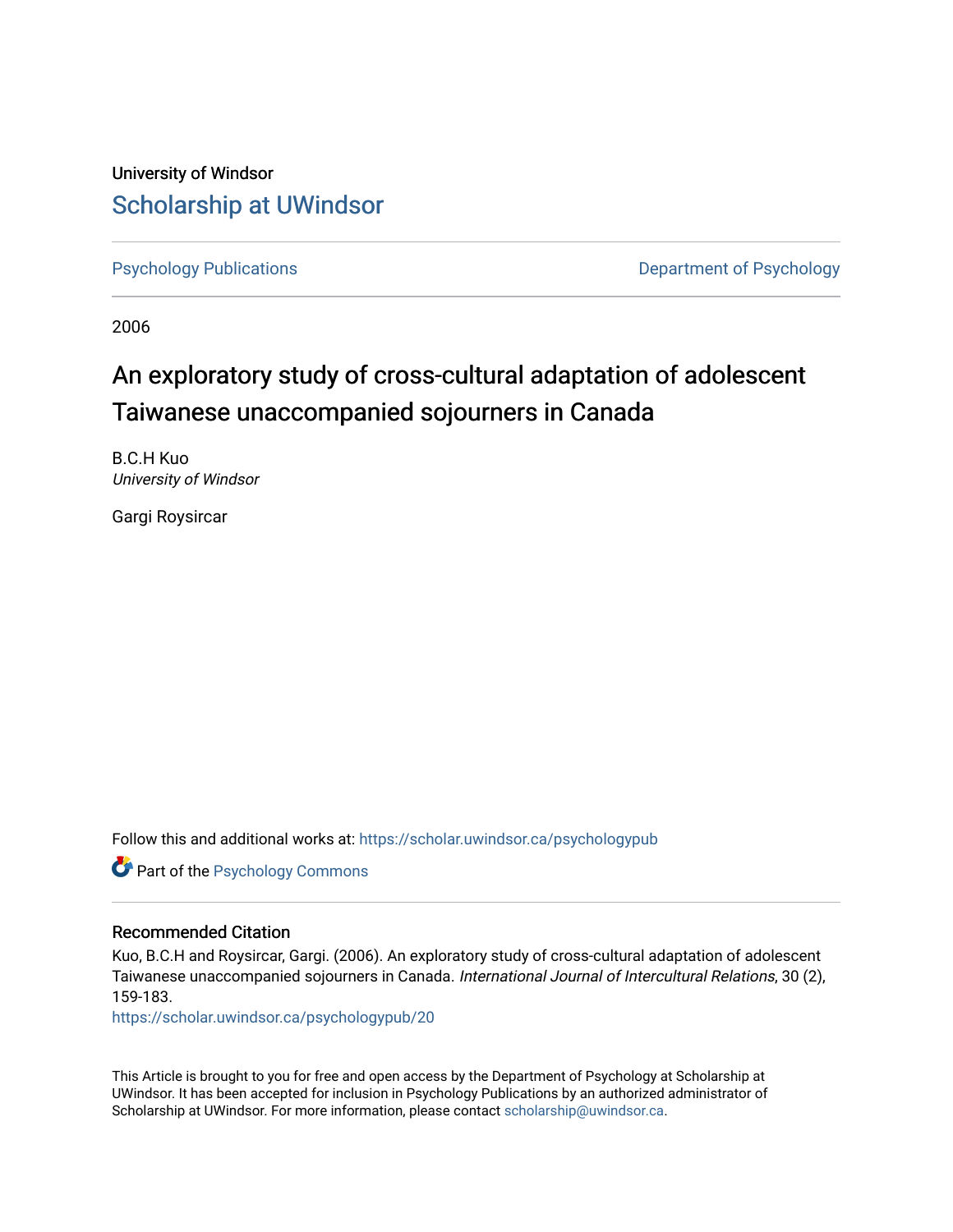

Available online at www.sciencedirect.com



International Journal of **INTERCULTURAL RELATIONS** 

International Journal of Intercultural Relations 30 (2006) 159–183

<www.elsevier.com/locate/ijintrel>

# An exploratory study of cross-cultural adaptation of adolescent Taiwanese unaccompanied sojourners in Canada

Ben C.H. Kuo<sup>a,\*</sup>, Gargi Roysircar<sup>b</sup>

a Department of Psychology, University of Windsor, 401 Sunset Ave., Chrysler Hall South, Windsor, Ont., Canada N9B 3P4 <sup>b</sup>Department of Clinical Psychology, Antioch New England Graduate School, 40 Avon Street, Keene,

NH 03431-3516, USA

Received 16 November 2004; received in revised form 25 July 2005; accepted 25 July 2005

#### Abstract

Increasing accessibility and the demand for international education globally has engendered a new wave of international students of diverse demographic backgrounds and developmental characteristics. The appeal of studying in western, English-speaking countries is strong even among very young adolescents from East Asia. However, existing literature on international students has largely overlooked this younger sojourner population. Thus, little is currently known about the effects of developmental and cultural factors on the cross-cultural adaptation of these teenage international students. In this exploratory study, the psychological well-being and adaptation of adolescent Taiwanese unaccompanied sojourners ( $N = 201$ ) attending secondary schools in a large Canadian city were examined. The study first investigated the participants' perceived preparedness for studying in Canada. A significant number of these students reported feeling ill-prepared and poorly oriented upon their arrival in Canada, as well as suffering from a lack of information about their host country and their purpose for sojourning. The study then tested a path model of adaptation based on six variables emerged from a quantitative survey and conceptualized within the acculturation and ethnic identity frameworks. The four predictors were perceived prejudice, education-related

<sup>\*</sup>Corresponding author. Tel.:  $+15192533000x2238$ ; fax:  $+15199737021$ .

E-mail addresses: benkuo@uwindsor.ca (B.C.H. Kuo), g\_roysircar-sodowsky@antiochne.edu (G. Roysircar).

<sup>0147-1767/\$ -</sup> see front matter  $\odot$  2005 Elsevier Ltd. All rights reserved. doi:10.1016/j.ijintrel.2005.07.007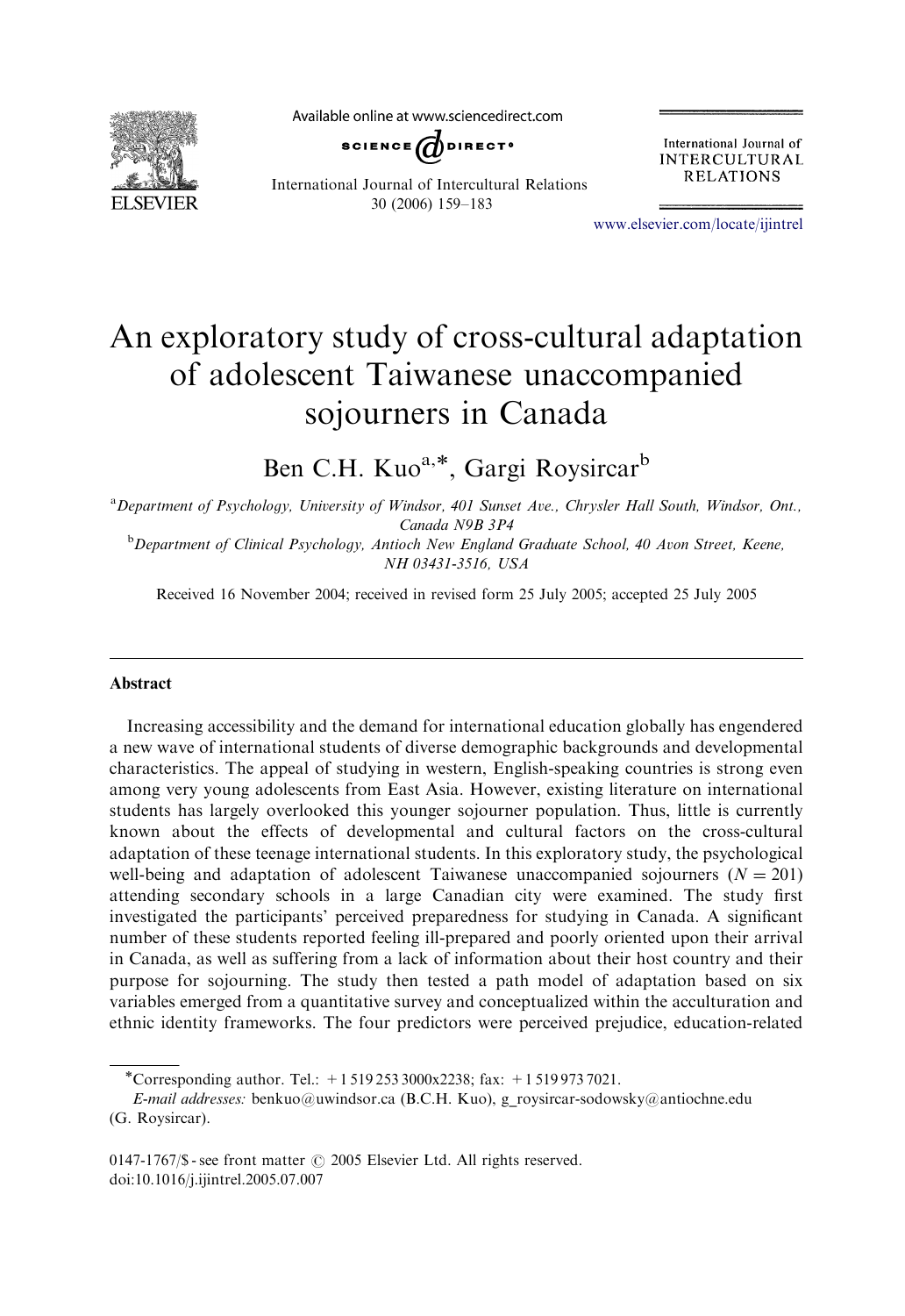acculturation, interpersonal competence, and age of arrival; the two criterion variables were acculturative stress and ethnic identity. In the best-fitting model, education-related acculturation reduced acculturative stress while perceived prejudice contributed to such stress. However, the predictor variables' relationships with the criterion variables were mediated by interpersonal competence. Implications for future research, counseling, and cross-cultural training with teenage sojourners are discussed.

 $\odot$  2005 Elsevier Ltd. All rights reserved.

Keywords: Acculturation; Acculturative stress; Ethnic identity; Unaccompanied sojourners; International students

#### 1. Introduction

The effects of globalization can be observed in the domain of education. In Canada, the ever-increasing international student population and ethnic diversity in classrooms and campuses across Canada is a clear example of this trend ([Canadian](#page-23-0) [Bureau for International Education \(CBIE\), 2002](#page-23-0)). This is partly the result of a push to internationalize Canadian education as well as an increase in demand for international education worldwide (CBIE; [Knight, 2000](#page-24-0)). During 1999–2000, the number of international students in Canada reached an all-time-high of 106,068, representing students from 207 countries and an increase of 20.9% from 1993 to 1994 period (CBIE). In view of this growing foreign student population, some have noted the adjustment issues of this group, particularly its vulnerability to acculturation strains and isolation [\(Kuo](#page-24-0) [& Roysircar, 2004](#page-24-0); [Leung, 2001a;](#page-24-0) [Zheng](#page-25-0) [& Berry, 1991\)](#page-25-0). Others have pointed to a critical need for specific interventions with international students ([Leong](#page-24-0) & [Chou, 2002;](#page-24-0) [Pedersen, 1991;](#page-24-0) [Roysircar, 2004](#page-24-0)). Consequently, the uniqueness of young sojourners has direct implications for both research and program provisions for these international students.

The current study is an exploratory examination of the cross-cultural adaptation of a distinct group of teenaged international students, Taiwanese unaccompanied sojourners, living in Toronto, Canada. Based on a quantitative survey questionnaire developed specifically for this population, the study assesses Taiwanese unaccompanied sojourners' perceived readiness and preparedness for overseas study. In addition, the study seeks to test key adaptation variables emerged from the questionnaire and the variables' relationships in path models conceptualized within acculturation and ethnic identity literature ([Berry, 1997;](#page-23-0) [Kim & Abreu, 2001;](#page-24-0) [Roysircar-Sodowsky](#page-24-0) [& Maestas, 2000](#page-24-0)). Finally, implications and recommendations for counseling, educational interventions, and cross-cultural training for young international students are put forth.

#### 1.1. Background of Taiwanese unaccompanied sojourners

Historically, empirical research on international students has been dominated by studies of post-secondary students in North America (see [Leong & Chou, 2002](#page-24-0) for a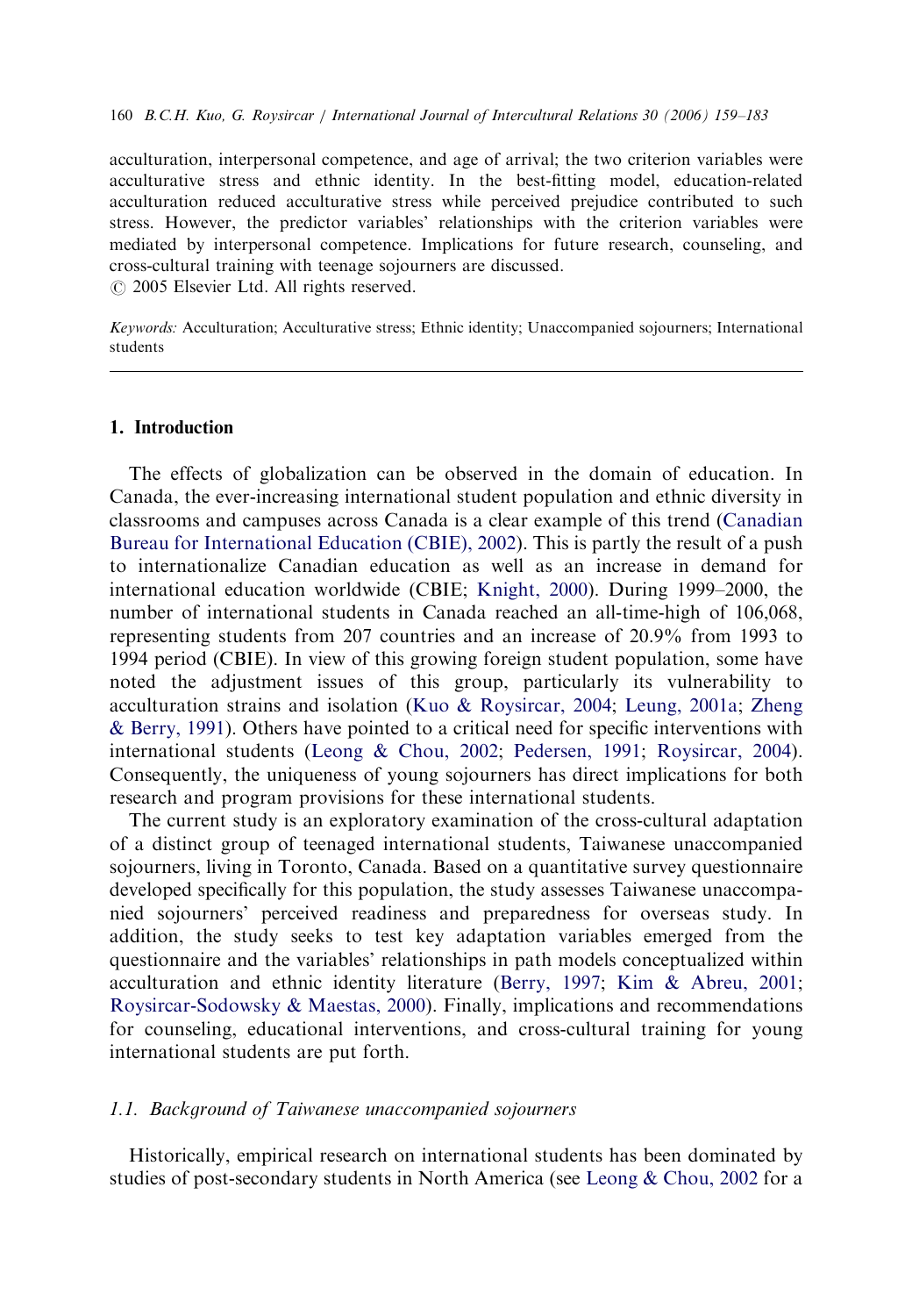recent literature review). The experience of younger, adolescent international students in high school and middle school has been largely overlooked by this body of literature ([Pedersen, 1991;](#page-24-0) [Sieu, 1998](#page-24-0)). In the past decade and a half, a unique group of international students from Asian countries starting education in North American high school systems has emerged [\(Hong, 1998](#page-23-0); [Lin, 1992, 1998](#page-24-0)).

These students are characterized by their young age, as many of them are legal minors who are not accompanied by their parents. These children and adolescents have been referred to as "unaccompanied minors", "parachute kids", "little overseas students'', and ''visa students'' [\(Hwang & Watanabe, 1990](#page-23-0); [Lin, 1992](#page-24-0)). Here, we use the term ''unaccompanied sojourners'' to refer to this group. Unaccompanied sojourners' distinctive characteristics pose interesting empirical questions and practical implications regarding their development, well-being, and cross-cultural adjustment ([Leung, 2001a](#page-24-0); [Ying, 2001\)](#page-25-0). However, they remain obscured from public and scholarly examinations.

In 1999–2000, there were 33,576 of these young sojourners in Canada, representing 32% of the total Canadian international student populations [\(CBIE,](#page-23-0) [2002\)](#page-23-0). As high as 40% (12,937) of these students originated from Asia. In the US, some early estimates suggested that 30,000–40,000 unaccompanied sojourners from Taiwan between ages 8 and 18 lived in the US, with about 10,000 estimated to be in the West coast alone [\(Forden, 1990](#page-23-0); [Hwang & Watanabe, 1990](#page-23-0); [Kuo, 1991\)](#page-24-0). The large-scale departure of young students from East Asian countries began in the 1980s in response to a number of motivating factors: (1) social, political, and economic instability in countries in Asia; (2) their highly competitive academic systems; and (3) the parents' intention to immigrate to the foreign country where their children are studying ([Chen, 1997;](#page-23-0) [Cheng, 1994](#page-23-0); [Lin, 1998\)](#page-24-0). [Ying \(2001\)](#page-25-0) noted that the severing of diplomatic ties between Taiwan and the US in 1979, and the return of Hong Kong to China in 1997 generated considerable anxiety among many Chinese parents and contributed to their desire to send adolescent children abroad.

#### 1.2. Literature on unaccompanied sojourners

Taiwan represents a major sender of adolescent unaccompanied sojourners to North America. In Canada, during 1999–2000, elementary/secondary international students from Taiwan ranked second (following South Korea) among Asian countries with a total of 2193 ([CBIE, 2002\)](#page-23-0). Despite East Asian unaccompanied minors' growing presence in North America, research on them has been sparse and lacking in theoretical basis [\(Sieu, 1998\)](#page-24-0), partly due to insufficient official records [\(Kim, 1998](#page-24-0); [Lin, 1998\)](#page-24-0). Relevant discussions have largely been journalistic writings (e.g., [Chen, 1991](#page-23-0); [Gordon, 1993](#page-23-0); [Hamilton, 1993;](#page-23-0) [Watanabe, 1989](#page-25-0)) and anecdotal reports ([Lin, 1992, 1998](#page-24-0)). There are only a handful of empirical studies on Chinese unaccompanied students, and these appear in the form of dissertations and theses (e.g., [Cheng, 1994](#page-23-0); [Chung, 1994](#page-23-0)).

More recently, [Kuo and Roysircar \(2004\)](#page-24-0) studied three cohorts of Chinese Canadian adolescents in Toronto. The results indicated that the Chinese international students had the lowest acculturation level and the highest acculturative stress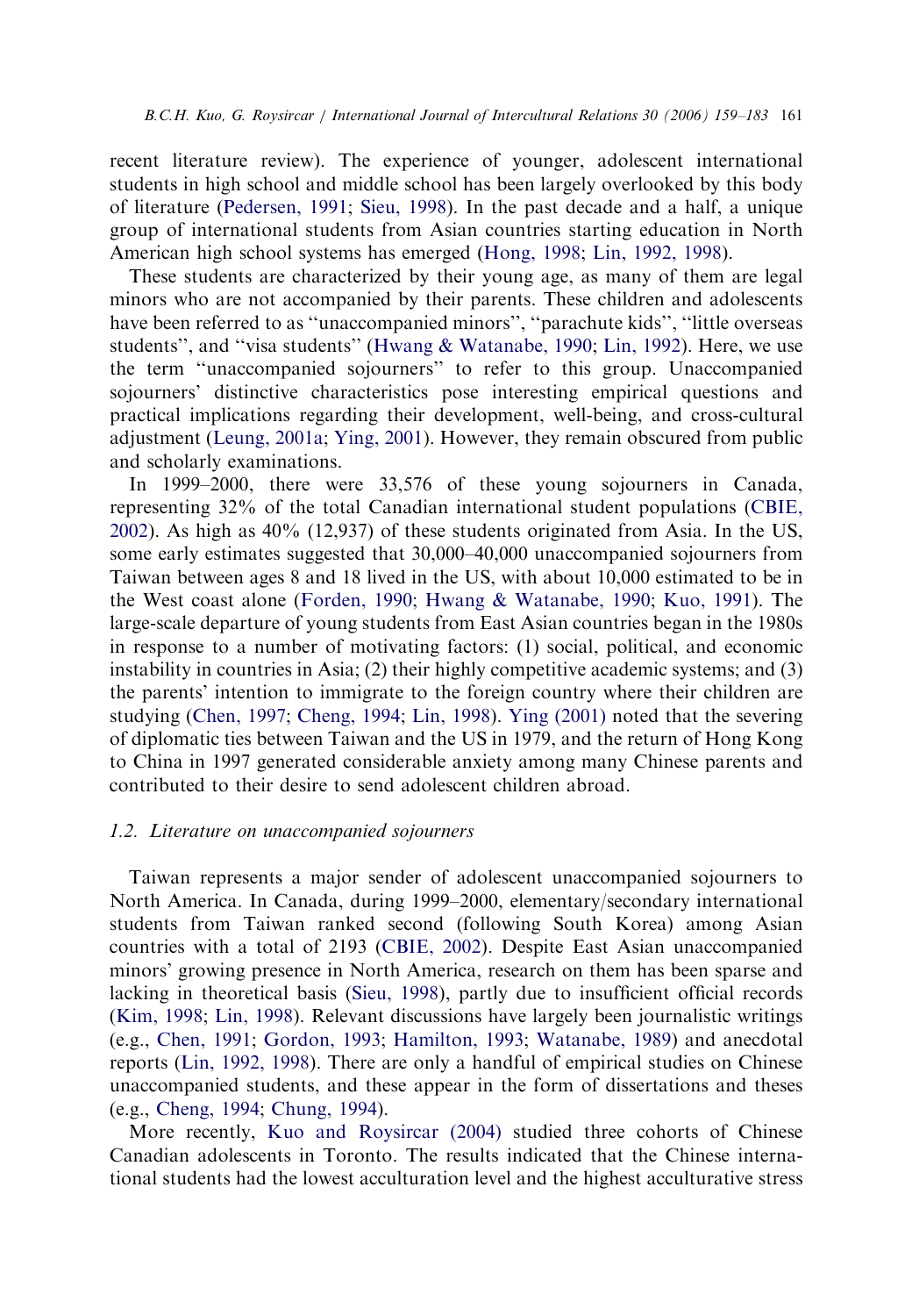in comparison to their counterparts who were born and raised in Canada. These sojourners were more similar to their immigrant counterparts, who were more recent arrivals in Canada. Similarly, [Ying \(2001\)](#page-25-0) studied three Chinese subgroups in the US, accompanied minors, unaccompanied adults, and unaccompanied sojourners. She found unaccompanied sojourners to be more likely to withdraw themselves to aspects of the Chinese culture, and to sustain a greater bond with their past (traditional values) as compared to the other two groups. These rare studies have provided limited but important clues to the ethnic identity of unaccompanied sojourners.

In regards to their well-being, the cumulative report suggests that unaccompanied sojourners experience: (1) significant cross-cultural adjustment difficulties (Hwang  $\&$ [Watanabe, 1990;](#page-23-0) [Kuo, 1991](#page-24-0); [Lin, 1992](#page-24-0)); (2) significant education-related concerns [\(Chow, 1990](#page-23-0); [Lee, 1994](#page-24-0)); (3) substantial psychological problems ([Cheng, 1994;](#page-23-0) [Chung, 1994;](#page-23-0) [Lin, 1992\)](#page-24-0). However, a more comprehensive examination of unaccompanied sojourners as well as the relationships among factors related to their adaptation remains to be desired.

#### 1.3. Literature on cross-cultural adaptation variables pertinent to the present study

Accumulative literature on cross-cultural adaptation has pointed to key cultural variables that are critical to adjustment process and outcome ([Berry, 1997](#page-23-0)). Among these variables, acculturation and ethnic identity are among the most widely investigated adaptation constructs ([Berry, 2005;](#page-23-0) [Roysircar-Sodowsky](#page-24-0) & [Maestas,](#page-24-0) [2000\)](#page-24-0). Yet to date, no known studies have applied these cultural conceptualizations systematically to comprehend the adaptation experiences of teenage sojourners from Asia. Therefore, grounded in the cross-cultural adaptation literature [\(Ward, 2001](#page-25-0)), this present study develops a survey questionnaire and tests conceptual models of acculturation and ethnic identity for Taiwanese unaccompanied sojourners. The following sections are brief reviews of the theoretical and empirical works related to the adjustment of Asian immigrant youth and young sojourners.

The theory of acculturation explains the changes that occur in cultural transition [\(Kim & Abreu, 2001](#page-24-0)). It predicts changes in language, cognitive style, personality, identity, attitude, and produces acculturative stress for the individual undergoing cultural changes [\(Berry, 1997](#page-23-0)). In general, Asian international students in North America have been found to be less acculturated than their North American-born and immigrant counterparts ([Kuo](#page-24-0) [& Roysircar, 2004;](#page-24-0) [Zheng](#page-25-0) & [Berry, 1991](#page-25-0)). It has also been noted that young international students' competencies in academic ([Leung,](#page-24-0) [2001b](#page-24-0)) and linguistic domains ([Ying, 2001\)](#page-25-0) in the host society are particularly critical to their adaptation and central to their overall acculturation experiences. For instance, [Leung \(2001b\)](#page-24-0) found academic satisfaction to be positively correlated to social self-efficacy and negatively correlated to loneliness among Chinese immigrants and international university students in Australia. In Canada, the academic success of Chinese Canadian adolescents was found to negatively correlate to their level of stress [\(Leung, 2001b](#page-24-0)). Furthermore, acculturation as measured by English proficiency differentiated subgroups of Chinese Canadian adolescents [\(Kuo &](#page-24-0)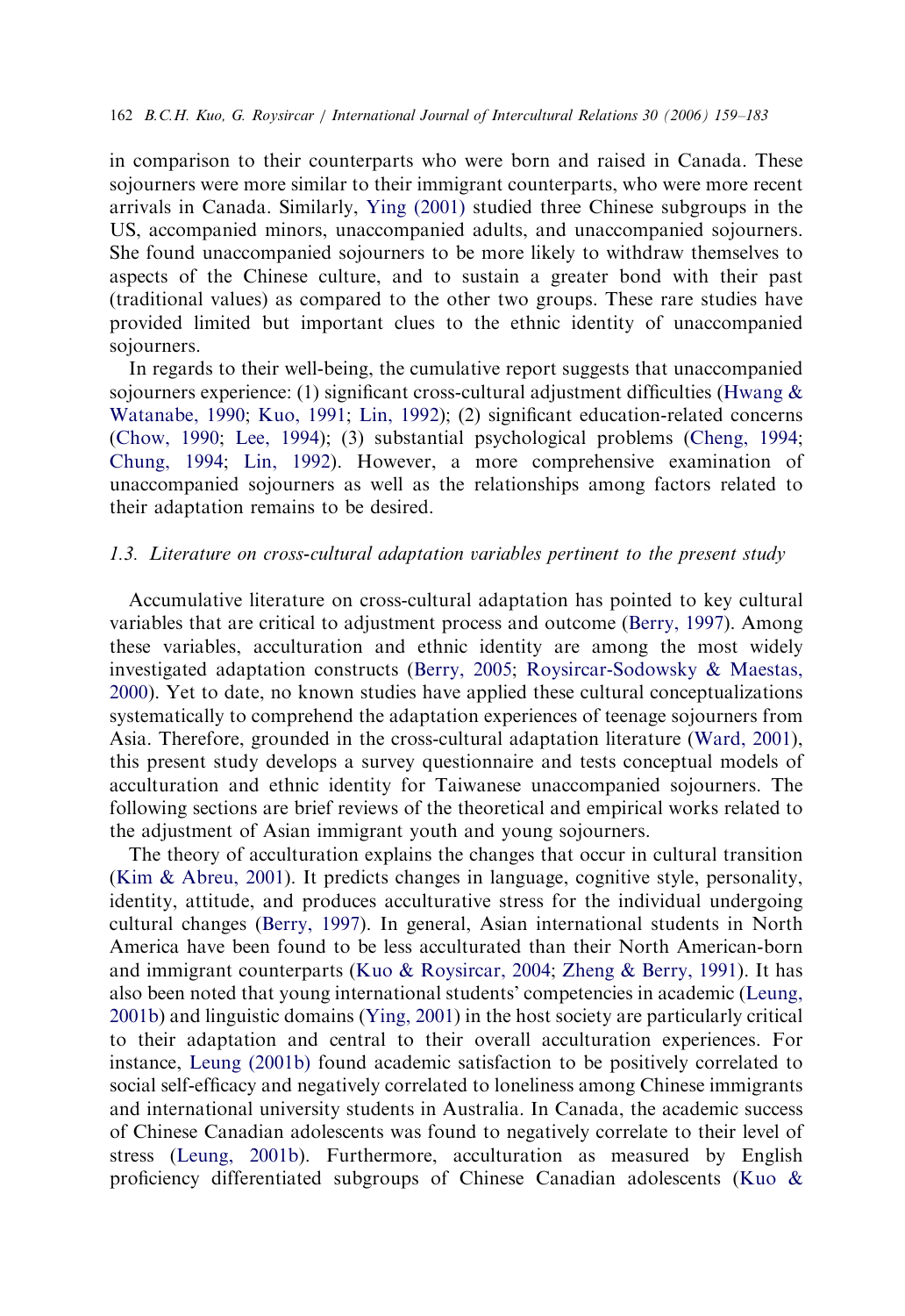[Roysircar, 2004](#page-24-0); [Ying, 2001](#page-25-0)) and of Asian international students [\(Sodowsky &](#page-25-0) [Plake, 1991](#page-25-0)).

In addition, a concomitant effect of acculturation process is acculturative stress; it is defined as negative behavioral and emotional response attributable to the experiences of adjustment to a new cultural environment [\(Berry, Kim, Minde, &](#page-23-0) [Mok, 1987](#page-23-0)). Among Asian immigrants, [Sodowsky and Lai \(1997\)](#page-25-0) noted that acculturative stress associated with psychosomatic ailments, anxiety, depression, psychosocial dysfunction, cultural marginality, poor self-concept, eating disorders, and career-choice indecision were prevalent. Acculturative stress may be particularly intense among international students [\(Leong & Chou, 2002\)](#page-24-0). [Zheng and Berry \(1991\)](#page-25-0) found that Chinese sojourners in Canada reported more problems related to work, family and children, language and communication, homesickness, and loneliness than Canadian-born Chinese and non-Chinese samples. The study estimated that as much as 70% of the sojourners in the study were considered ''non-adapted''. Compared to their immigrant counterparts, [Chung \(1994\)](#page-23-0) revealed that unaccompanied sojourners in the US reported more depression, paranoid ideation, and anxiety symptoms. As compared to their American-born counterparts, the same group reported more anxiety in the areas of worry/oversensitivity and social concerns/concentration, somatization, and anxiety symptoms.

Ethnic identity, on the other hand, refers to a movement toward one's ethnic heritage ([Roysircar-Sodowsky & Maestas, 2000\)](#page-24-0). Ethnic identity represents a component of self-concept that is derived from an individual's knowledge of his or her membership in a social group or groups. The individual draws certain value and emotional significance from this membership ([Phinney, 1992](#page-24-0)). There have been mixed observations concerning the relative importance of ethnic identity among foreign-born Asian youth. [Roysircar-Sodowsky and Maestas \(2000\)](#page-24-0) concluded from their review of the literature that first-generation Asian immigrants were less concerned about their ethnic identity than their US-born counterparts because of the latter group's strong tie to their culture of origin and ethnic group. However, others noted that among foreign-born Chinese immigrants, identification with Chinese heritage is particularly salient. [Lay and Verkuyten \(1999\)](#page-24-0) found foreign-born Chinese Canadian university students to be more likely to use ethnicity as a selfdescriptor and to see themselves as 'Chinese' more than the Canadian-born students. Among the foreign-born, personal self-esteem was linked to more positive evaluations of their ethnic group (private-collective self-esteem) and with a greater sense of being good members of their ethnic group (member-collective self-esteem). In [Ying's \(2001\)](#page-25-0) study, Chinese unaccompanied minors in California reported a strong adherence to Chinese cultural identity than their accompanied minor and unaccompanied adult counterparts, despite the fact that all three groups demonstrating a similar level of identification with American cultures. According to Ying, the adherence to cultural identity provides ''psychological fueling'' for these unaccompanied minors' in their adjustment process and individuation away from their family and country of origin.

In addition, evidence suggests that the interpersonal domains of acculturation, both as related to one's own ethnic community and to members of the host society,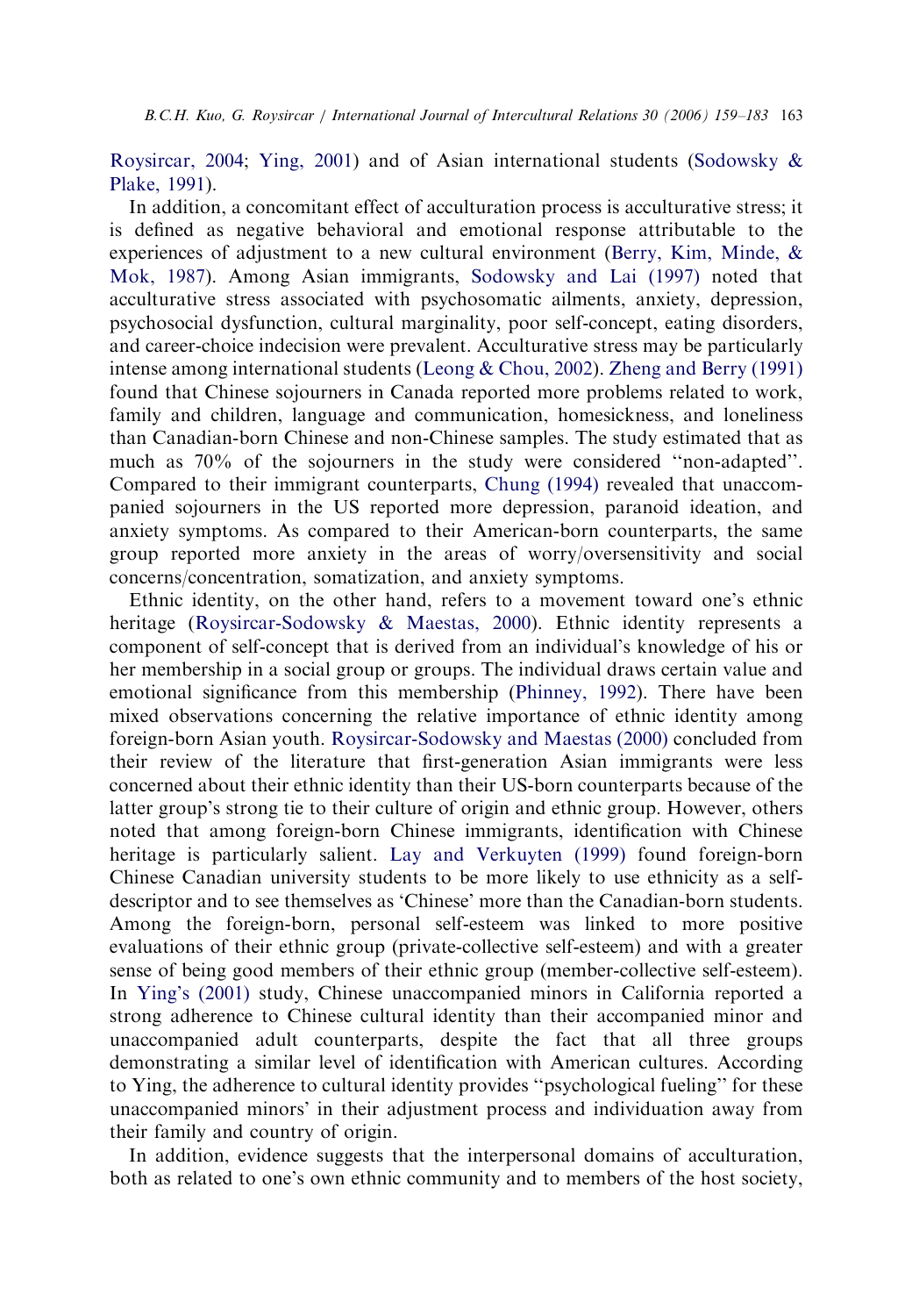bear critical importance in the adjustment experience of individuals undergoing cultural changes ([Sam & Berry, 1995](#page-24-0); [Sodowsky & Lai, 1997\)](#page-25-0). Interpersonal competence encompasses the extent to which ethnic minority individuals engage in social affiliation with both co-ethnic members and members of the dominant group [\(Lay](#page-24-0) & [Nguyen, 1998](#page-24-0); [Sodowsky](#page-25-0) [& Lai, 1997](#page-25-0)). [Ward \(2001\)](#page-25-0) coined the term ''sociocultural adaptation'' to describe individuals' ability to execute effective interactions with host nationals. Ward and her colleagues have consistently found sociocultural adaptation to be positively related to psychological adjustment across various groups of migrants. In addition, [Sam and Berry \(1995\)](#page-24-0) found that the interpersonal variables (i.e., close contact with parents, perceived parental attitudes, number of friends, close contact with adults in the neighborhood, and fluency in Norwegian language) were among the strongest predictors of acculturative stress for immigrant adolescents in Norway.

Competence in the social sphere has been found to predict positive adjustment outcomes for Taiwanese international students in the US as well ([Ying, 2002\)](#page-25-0). [Leung](#page-24-0) [\(2001a\)](#page-24-0) further revealed that among Chinese immigrant adolescents in Australia and Canada, those who had positive social resources and social interaction in the host society were protected from acculturative strains. In a longitudinal study of postsecondary Taiwanese international students in the US, a positive attitude either toward having friendships with Americans or with Taiwanese was a predictor for engaging in cross-cultural interaction [\(Ying, 2002\)](#page-25-0). Conversely, international students often identified social isolation in the host society as a source of adjustment difficulty. In two recent studies, [Leung \(2001a, b\)](#page-24-0) found that Chinese immigrants and international students in Canada and Australia reported feeling greater loneliness and less satisfaction with their social life than their non-immigrant counterparts.

Moreover, alienation resulting from being prejudiced and discriminated against by the members of the host society can have a deleterious effect on the quality of international students' or immigrants' adjustment in the host society ([Lay &](#page-24-0) [Nguyen, 1998;](#page-24-0) [Ward, 2001\)](#page-25-0). It is partly due to the fact that perceived prejudice is often a major source of stress for acculturating individuals [\(Berry, 1997\)](#page-23-0). As noted by some, the combination of being an Asian and being an international student often amplifies the negative experience and perception of prejudice. For instance, in the US [\(Hwang](#page-23-0) & [Watanabe, 1990;](#page-23-0) [Kuo, 1991\)](#page-24-0) and Canada [\(Chow, 1990\)](#page-23-0), Chinese unaccompanied adolescent students identified racial discrimination as a major adjustment stressor during their sojourn. This experience was found to be most prevalent among Asian, foreign-born immigrants and international students [\(Sodowsky](#page-25-0) & [Plake, 1992;](#page-25-0) [Ying, Lee,](#page-25-0) [& Tsai, 2000\)](#page-25-0). It was also positively related to mental health problems among Chinese Canadian immigrants ([Dion, Dion, &](#page-23-0) [Pak, 1992](#page-23-0)).

## 1.4. Research hypotheses: directionality of the relationships among the adaptation variables

In the present study, we test competing models that predict acculturative stress and ethnic identity among Taiwanese unaccompanied sojourners. The intervariable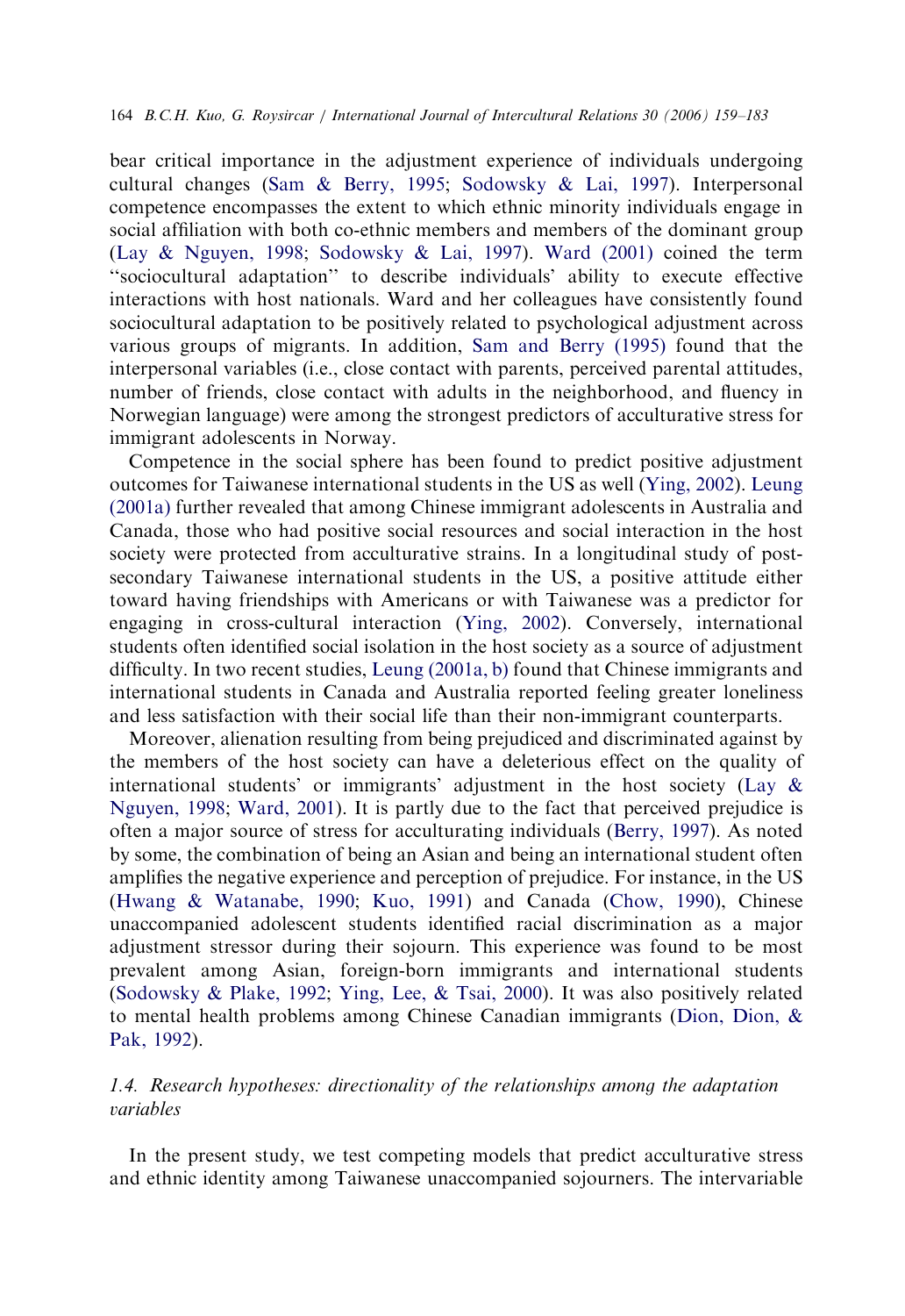relationships are hypothesized as the following. With respect to the first criterion variable acculturative stress, we stipulate that perceived prejudice, education-related acculturation, interpersonal competence, age of arrival in Canada, and length of stay in Canada will have direct and/or indirect relationships with the degree of stress experienced by Taiwanese unaccompanied sojourners. The participants' report of perceived prejudice will predict more acculturative stress. This relationship is posited as such because [Lay and Nguyen \(1998\)](#page-24-0) found that acculturating Vietnamese Canadian adolescents' depressive symptoms, an associated manifestation of acculturative stress, to be related to outgroup hassles (i.e., discrimination practiced by the dominant and other ethnic groups). Moreover, in a recent study by [Kuo and](#page-24-0) [Roysircar \(2004\),](#page-24-0) Chinese Canadian adolescents' degrees of acculturation were found to negatively correlate to their experiences of acculturative stress. This leads to the expectation that education-related acculturation will negatively predict acculturative stress in the hypothesized models. We also hypothesize that interpersonal competence will negatively predict acculturative stress ([Leung,](#page-24-0) [2001a;](#page-24-0) [Ying, 2002](#page-25-0)). Interpersonal competence will mediate the effects of perceived prejudice and education-related acculturation on acculturative stress. Finally, inline with [Kuo and Roysircar's \(2004\)](#page-24-0) findings, in which they found age of arrival and length of stay in the host country to be related to acculturative stress, we expect the former to positively predict and the latter to negatively predict acculturative stress, respectively.

In regards to the second criterion variable, ethnic identity, education-related acculturation, interpersonal competence, age of arrival in Canada, and length of stay in Canada will render either direct or indirect effects on participants' ethnic identification. It has been argued that ethnic identity would be less of a concern to foreign-born, first-generation international group because of their strong ties to their culture of origin and ethnic group [\(Roysircar-Sodowsky & Maestas, 2000](#page-24-0)). Thus, we expect weaker overall correlations between ethnic identity and other predictor variables than in the case of acculturative stress. It is posited that education-related acculturation and ethnic identity will form a negative but weak relationship. The two variables have been suggested to be relatively independent constructs, with acculturation representing one's response to the dominant group and ethnic identity exemplifying one's response to his or her ethnic group ([Roysircar-Sodowsky &](#page-24-0) [Maestas, 2000;](#page-24-0) [Ying et al., 2000](#page-25-0)). In terms of interpersonal competence, it will positively predict sojourners' ethnic identity [\(Kuo, 1991;](#page-24-0) [Lay](#page-24-0) & [Nguyen, 1998](#page-24-0)); in another words, an adolescent sojourner's interpersonal effectiveness and social resources will contribute to the strength of his or her valuing and identifying with Chinese culture. On the other hand, experiences of prejudice and discrimination are likely to render young sojourners feeling ashamed about being different and holding unto their Chinese identity. Consequently, perceived prejudice will negatively predict ethnic identity. We further anticipate that age of arrival will positively relate to ethnic identity: those began their sojourn at an older age will maintain a stronger Chinese identity than those who arrived in Canada at a younger age. Finally, length of stay will negatively predict ethnic identity. Due to a lack of empirical data related to the last two sets of relationships, their directionality and strength are only speculative.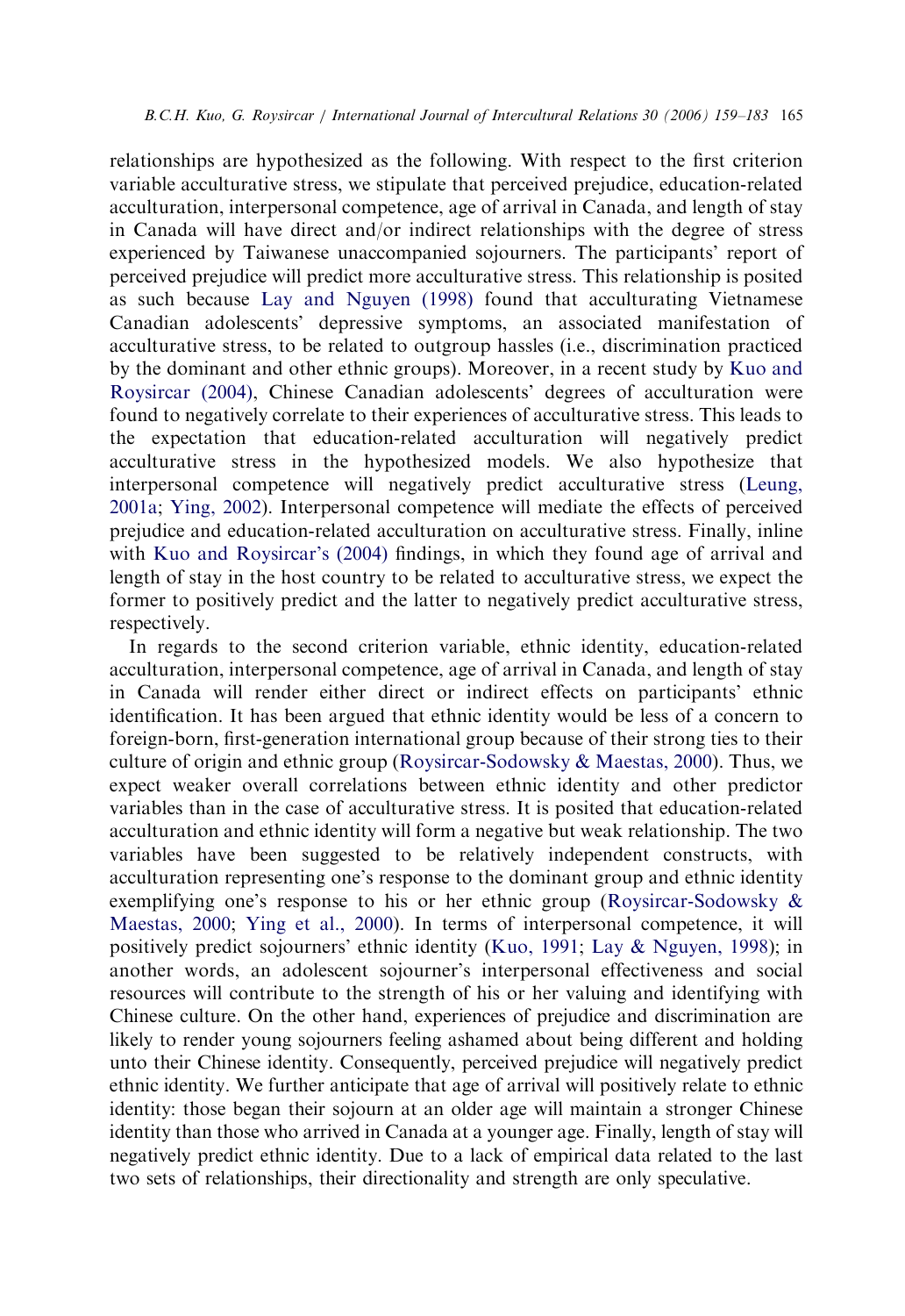166 B.C.H. Kuo, G. Roysircar / International Journal of Intercultural Relations 30 (2006) 159–183

#### 1.5. Hypothesized models

Four recursive (unidirectional) models (see Appendix B) are hypothesized to account for the relationships among the adaptation variables presented in the previous section. In Models A and B, perceived prejudice, education-related acculturation, interpersonal competence, and age of arrival in Canada are included in the models as predictors of acculturative stress and ethnic identity. In these two models, interpersonal competence is construed as a mediator between perceived prejudice and acculturative stress. In Model B, an additional path from interpersonal competence to ethnic identity is indicated.

In Models C and D, we additionally introduce a migration-related variable, length of stay in Canada, into the models, to test its relationship to sojourners' acculturative stress and ethnic identity. Using regression analyses, previous studies produced mixed results concerning length of stay on acculturation-related stress. For instance, while [Cheng \(1994\)](#page-23-0) found increased length of stay in the host country to have negative effects on the psychological well-being of Chinese immigrant youth, other found no effect on their psychological outcomes (i.e., depression or acculturative stress) ([Kuo & Roysircar, 2004](#page-24-0); [Noh](#page-24-0) [& Avison, 1996](#page-24-0)). Thus, in Model C, length of stay is hypothesized to have a direct negative effect on acculturative stress and a direct positive effect on ethnic identity. In the same model, perceived prejudice represents a mediating variable between interpersonal competence and acculturative stress, and between interpersonal competence and ethnic identity. In addition, interpersonal competence will negatively predict acculturative stress and positively predict ethnic identity. In Model D, perceived prejudice, education-related acculturation, age of first arrival, and length of stay are hypothesized to have direct impacts on sojourners' acculturative stress. Additionally, in this model sojourners' interpersonal competence serves to mediate the negative effects of acculturative stress on their sense of ethnic identify. The relative fit of each model will be evaluated against a composite of goodness-of-fit indices recommended by [Hoyle and Panter](#page-23-0) [\(1995\)](#page-23-0) and compared across models. Furthermore the models will be assessed according to their conceptual fit with the hypothesized intervariable relationships discussed in the previous section.

#### 2. Method

#### 2.1. Participants and procedures

Two hundred and forty-seven Taiwanese unaccompanied sojourners in the Greater Toronto area participated in the study. They were students from approximately six private and 10 public secondary schools, and several local Taiwanese/Chinese community organizations. All participants completed an individual informed consent/assent form advising of the voluntary and confidential nature of the study, and their rights as participants. Those who were 16 years old and younger were asked additionally to have a signed parental/guardian informed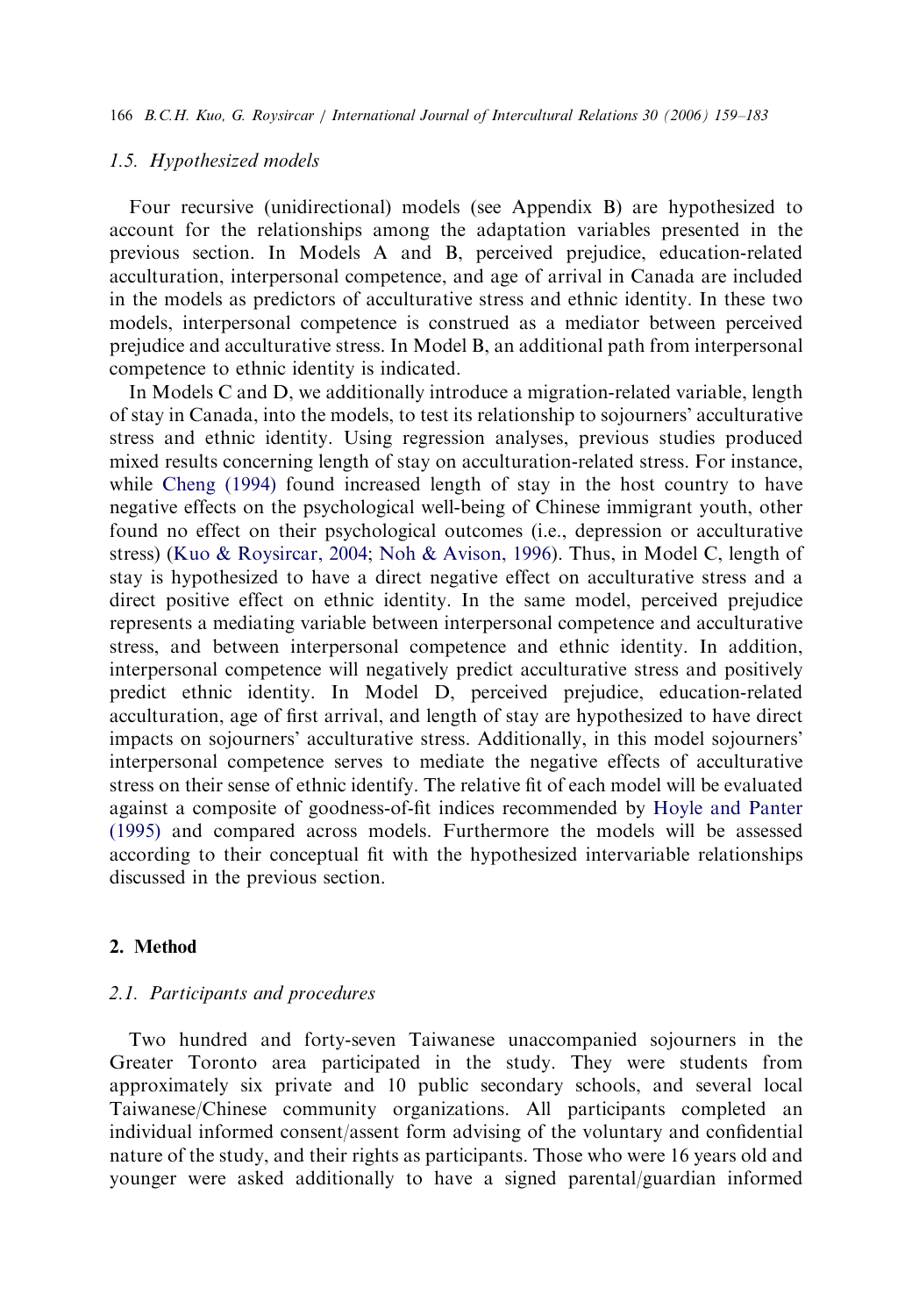consent. Several approaches were undertaken to reach the target population. First, with the permission of participating schools and community groups frequent by Taiwanese adolescents, the first author administered questionnaires in person, onsite at these locations. Second, the questionnaires were administered and collected by social workers and counselors in the participating schools. Finally, a snowball technique was employed; Taiwanese students with whom the first author's knew through his personal contacts were asked to recruit other potential participants.

The total response rate of the participants was 77%, of which a total of 201 usable questionnaires were used for the final analyses. The sample consisted of 130 males and 71 females. This male predominance among Taiwanese unaccompanied sojourners is also reported elsewhere. [Lin \(1998\)](#page-24-0) noted that compulsory military service for young males and patriarchal values are reasons why Taiwanese parents send their sons abroad for education. The current sample had a mean age of 17.34  $(SD = 1.71)$ . Nearly 80% of the participants came to Canada at age 16 or younger, with 15.14 years of age (SD  $= 1.7$ ) as the mean age of arrival in Canada. The average length of stay in Canada was approximately 2 years and 3 months ( $M = 26.5$ ) months;  $SD = 18.02$ , with 29.5% indicating less than 1 year of residence in Canada. Ninety percent of the respondents reported not living with either of their parents, clearly indicating their unaccompanied status. In terms of pre-arrival preparation in English, 19% ( $n = 37$ ) had 1 year or less, 52% ( $n = 103$ ) had 2–3 years, and only 29% ( $n = 58$ ) had 4 years or more preparation in English.

#### 2.2. Development and analysis of the survey questionnaire for the present study

Since little research has focused on teenage unaccompanied sojourners from Asia, there were no known psychological measures at the time of the study that were designed and validated with this population. In view of this gap, a bilingual (Chinese and English) survey questionnaire was developed by the first author with the objective to construct measures that would take into consideration of the unique sociodemographic, developmental, and cultural characteristics of Taiwanese unaccompanied sojourners. Furthermore, the formulation of the questionnaire was established on an extensive review of the pertinent literature in order to ensure that the items generated align with the constructs of acculturation, acculturative stress, and ethnic identity. As a result, the original questionnaire consisted of items broadly assessed Taiwanese sojourners' demographics, motivation and preparedness for overseas study, acculturation in the academic and interpersonal domains, adherence to Chinese identification, familial relationships, acculturation difficulties and stressors, psychological distress and well-being, and patterns of dealing with stress.

To ensure the linguistic equivalence (between Chinese and English), reliability, and factorial validity of the questionnaire, a number of procedures were taken. First, two bilingual raters independently rated the linguistic equivalence between the English and Chinese translations of the questionnaire. There was a 92% interrater agreement regarding the equivalence of the two language forms. Second, a pilot administration of the questionnaire with nine Taiwanese students led to minor syntactical changes in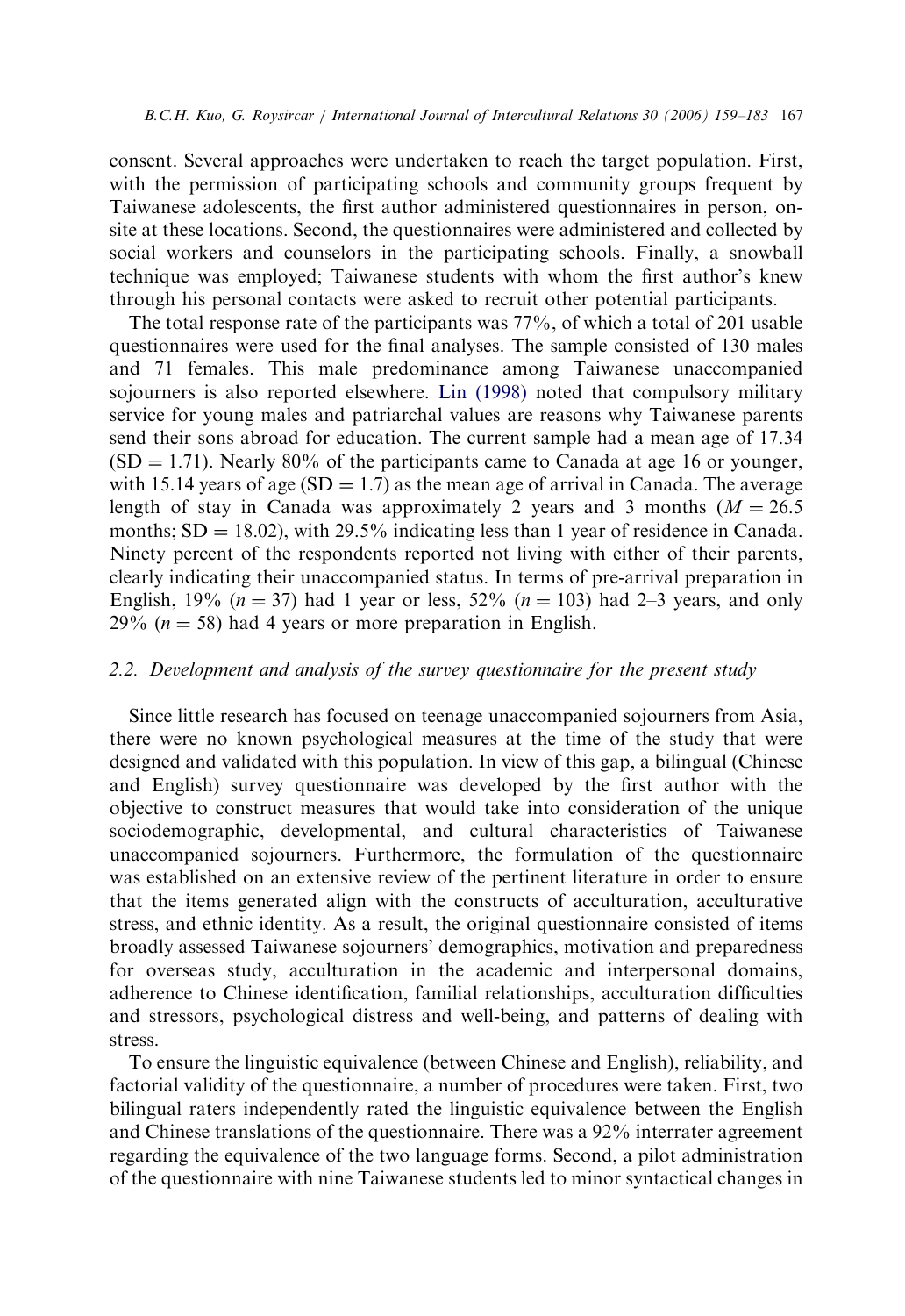the questionnaire. Finally, tests of internal consistency (Cronbach's alphas) and factor analysis were conducted.

For the scope and purpose of the present study, only a subset of the items corresponding to the variables under examination were extracted from the questionnaire and eventually included in the analyses. Previous acculturation and acculturative stress research by [Sodowsky and Lai \(1997\)](#page-25-0) and [Sodowsky, Lai, and](#page-25-0) [Plake \(1991\)](#page-25-0) on Asian immigrants and international students in the US provided the conceptual basis to guide the inclusion of items and categorization of the adaptation variables. As a result, 62 items (excluding the demographic items) of which content were consistent with either acculturation in the academic and interpersonal realms or acculturation strains (including psychological distress and experiences of discrimination) or Chinese cultural identification were identified (see Appendix A—Part I). These items were then subjected to an exploratory factor analysis, using principal axis factoring and oblimin rotation (assuming that the factors would be correlated). The result yielded five adaptation-related factors. Items with absolute loadings of .30 or higher on one, and only one conceptual similar factor were retained. The factors were: education-related acculturation (11 items;  $\alpha = .81$ ), interpersonal competence (eight items;  $\alpha = .73$ ), perceived prejudice (two items;  $\alpha = .79$ ), acculturative stress (10 items;  $\alpha = .87$ ), and ethnic identity (two items;  $\alpha = .68$ ). There were four additional items that tapped into the participants' sense of preparedness and readiness before embarking on their sojourn in Canada. This led to a total of 37 items being used in the analyses of the present study (see Appendix A—Part II).

Base on the results of the item analysis, we then proceeded to test the intercorrelations among the five, identified adaptation variables in mediational models, holding acculturative stress and ethnic identity as the dependent variables. To further explore the unique developmental characteristics of Taiwanese unaccompanied sojourners, age of first arrival and length of stay in the host country, which had been found to be important demographic correlates of acculturation in previous studies [\(Kuo & Roysircar, 2004;](#page-24-0) [Sodowsky et al., 1991](#page-25-0)), were added into the models.

### 2.3. Measures

The following sections describe the five adaptation variables obtained from the factor analysis of the questionnaire items (described in the earlier section) and the contents corresponding to these variables. A five-point Likert format was used in all scales presented below; while lower scores represent weaker endorsement of the items stated and higher scores represent stronger endorsement of the items (see Appendix A—Part II).

## 2.3.1. Education-related acculturation

Education-related acculturation represented a specific aspect of acculturation pertained to participants' familiarity with the Canadian educational system, learning environment, and proficiency in the English language. Items assessed the extent to which the participants were able to adapt to various aspects of their educational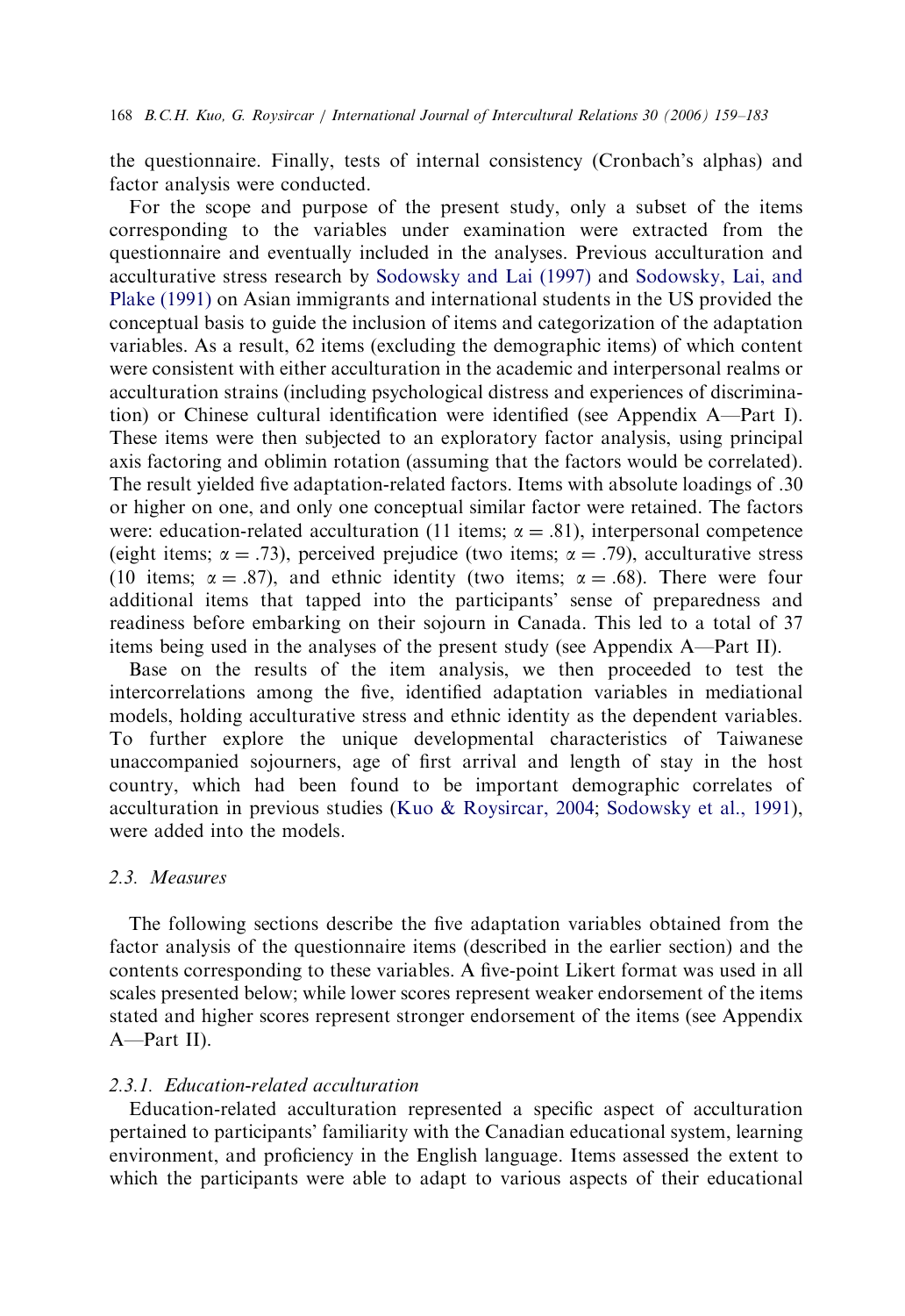experience in Canada, including teaching styles, study strategies, its learning environment and educational system, study and academic work, courses selection, and career choices that were new and unfamiliar to them; as well as their mastery of English in terms of comprehending, speaking, reading, and writing English.

#### 2.3.2. Interpersonal competence

Interpersonal competence tapped into participants' perceived sense of social support and interpersonal effectiveness. Some items assessed the availability of social resources, including the degree to which participants knew others who cared about them, whom they could turn to for help, and whom they considered to be good friends. Participants were also asked whether they could identity a social group with whom they have a sense of belonging. Other items assessed participants' interpersonal effectiveness, including their experience of social isolation and interpersonal conflicts, stress associated with establishing friendship, and perceived difficulties in making friends in Canada.

#### 2.3.3. Perceived prejudice

Two items were used to measure participants' experience and perception of prejudice. One addressed the stress associated with having to deal with racial discrimination on a daily basis. The other assessed perceived difficulty in dealing with racial discrimination in school.

# 2.3.4. Acculturative stress

Acculturative stress was measured in terms of self-reported psychological and emotional difficulties. Items included moods swings, feeling depressed without apparent reason, finding life to be pointless, decreased motivation for work or study, worrying about things that did not matter, feeling lonely in the recent past, frequently wanting to 'just go home' to Taiwan, and homesickness that interfered with work.

#### 2.3.5. Ethnic identity

Chinese ethnic identity was measured on the basis of participants' affiliation with and commitment to their cultural and linguistic heritages. The participants rated the degree of importance in maintaining their Chinese heritage and in maintaining proficiency in Chinese (Mandarin or Taiwanese).

## 3. Results

#### 3.1. Preparedness for overseas study

Approximately 20% of the participants did not feel adequately prepared for overseas study and the same proportion indicated not being involved in the family's decision-making process to send them abroad. A significant number of the current sample reported feeling ill-prepared (51%), not adequately oriented for studying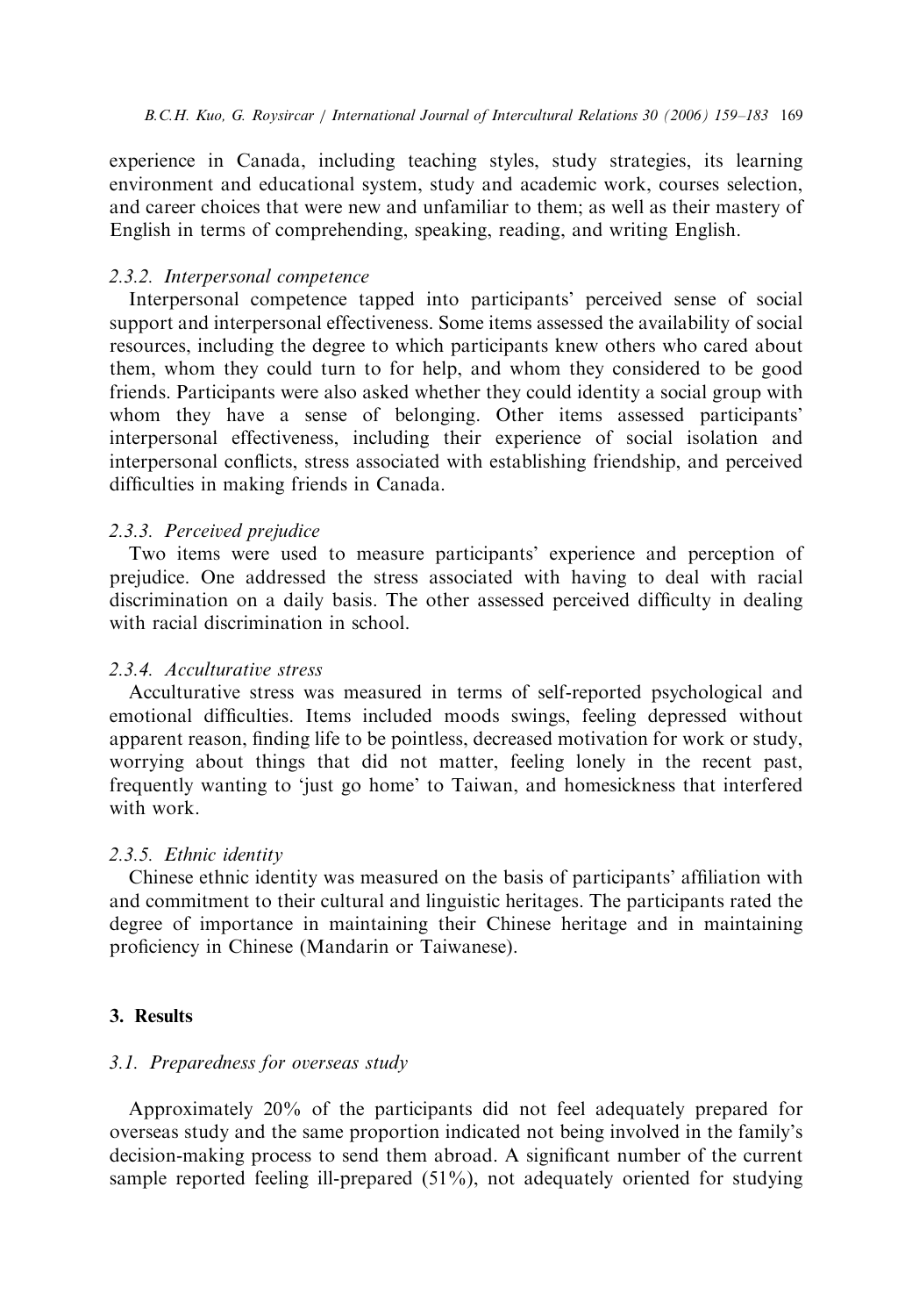abroad (41%), lacking information about Canada (74%), and feeling unclear about the purposes of coming to Canada (34%). From these responses, it appeared that the unaccompanied sojourners found themselves lacking specific information and/or skills related to: (1) the Canadian school system; (2) new study strategies to succeed in the North American school system; (3) ways in which to develop proficiency in English; and (4) handling acculturative stress (e.g., discrimination). The results indicated a significant gap between unaccompanied sojourners' expectations prior to arriving in Canada and the actual demands experienced after being in Canada.

#### 3.2. Model fitting

The current sample size ( $N = 201$ ; df = 4) and the relative parsimonious models hypothesized in this study made it appropriate to conduct structural equation modeling (SEM), based on the criterion specified by [Chou and Bentler \(1995\).](#page-23-0) The four hypothesized models were tested using the SEM procedure via analysis of moment structure (AMOS) ([Arbuckle, 1995](#page-23-0)). The full Information Maximum Likelihood procedure was utilized to derive parameter estimates. All parameters in the study were entered into AMOS analyses simultaneously.

Appendix C shows the fit indices for all four competing models. As revealed in the table, Model A and B fit with the data considerably better than Model C and D. However, between Model A and B, Model B was rejected because it was a less parsimonious model (with one path more) than Model A. In addition, evidence (Tucker–Lewis index  $(TLI) = 1.002$  indicating the extreme value) pointed toward Model B as overfitting with the data. As a result, Model A was identified as the most parsimonious and the best-fitting model. [Table 1](#page-13-0) shows the correlation matrix of the six variables within this model, including their respective correlations, means, and standard deviations. [Fig. 1](#page-13-0) represents this model and its path coefficients for all parameters. This proposed model had a  $\chi^2$  of 5.604, which was non-significant  $(\rho > .01)$ , suggesting that the model is no different from the observed data. Furthermore, the  $\chi^2/df = 1.401$  (df = 4), reached a desirable level of less than 3 [\(Kline, 1998\)](#page-24-0).

Other indices also pointed to this model's fitness. We found the TLI to be .999, exceeding the cutoff point (.95) for a good fit [\(Hu & Bentler, 1999\)](#page-23-0). The comparative fit index (CFI) had a value of one, indicating a very good fit [\(Hoyle & Panter, 1995](#page-23-0)). In addition, the root mean square error of approximation (RMSEA), an absolute-fitindex, reached a value of .045, a value less than .06, the cutoff for good model fit ([Hu](#page-23-0) [& Bentler, 1999\)](#page-23-0). The composite profile of the model, as verified by the provided indices, suggested that the proposed model adequately explained the actual relationships among the six variables.

#### 3.3. Relationships among variables

In the best-fitting model, the three exogenous variables, education-related acculturation, perceived prejudice, and age of arrival explained 41% of the variance in the endogenous variables, interpersonal competence, acculturative stress, and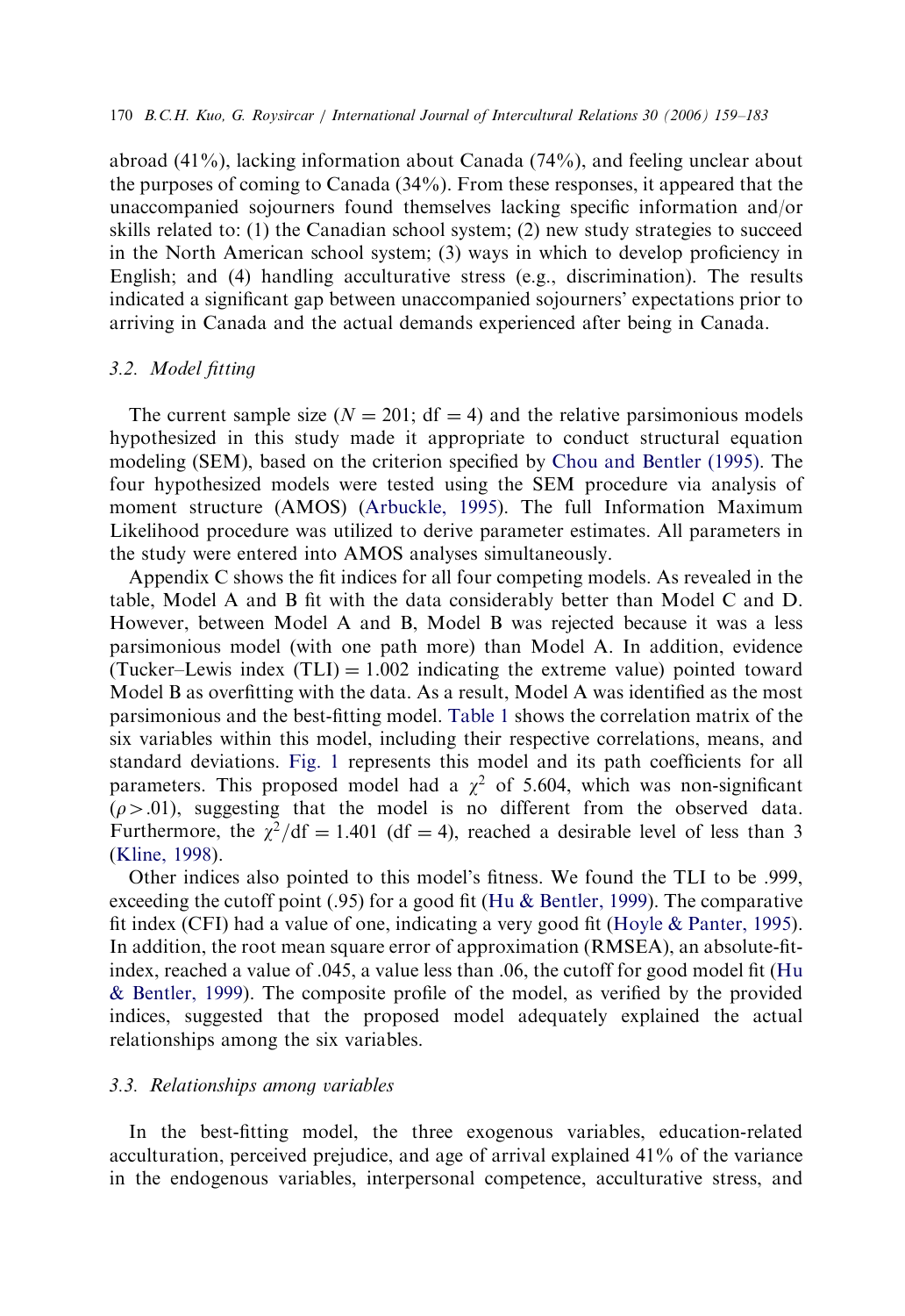| Variables                          |        | $\mathfrak{D}$ | 3    | $\overline{4}$ |        | 6    |
|------------------------------------|--------|----------------|------|----------------|--------|------|
| 1. Age of arrival                  | 1.00   |                |      |                |        |      |
| 2. Education-related acculturation | $-.06$ | 1.00           |      |                |        |      |
| 3. Perceived prejudice             | .07    | $-.25$         | 1.00 |                |        |      |
| 4. Interpersonal competence        | .03    | .26            | .15  | 1.00           |        |      |
| 5. Acculturative stress            | .02    | $-.36$         | .22  | $-.38$         | 1.00   |      |
| 6. Ethnic identity                 | .11    | .05            | .06  | .16            | $-.11$ | 1.00 |
| $\boldsymbol{M}$                   | 15.14  | 3.14           | 1.95 | 3.28           | 2.55   | 4.30 |
| <b>SD</b>                          | 1.69   | .60            | .86  | .48            | .69    | .62  |

Correlation, means, and standard deviations among the variables in path analysis

<span id="page-13-0"></span>Table 1



Fig. 1. Path model for acculturative stress and ethnic identity for Taiwanese unaccompanied sojourners. Note:  $\chi^2(4, N = 201) = 5.604$ ,  $\chi^2/df = 1.401$ , TLI = .999, CFI = 1, RMSEA = .045,  $\gamma \rho < .05$ .

ethnic identity (see Fig. 1). This is considered a large effect size, according to [Cohen \(1988\)](#page-23-0). Inline with our prediction, perceived prejudice formed a significant positive relationship ( $\beta = .22$ ;  $\rho < .05$ ) with acculturative stress. Evidently, unaccompanied sojourners' sense of being discriminated and excluded by the dominant group significantly led to their experience of stress. Interpersonal competence further mediated this relationship. First, somewhat unexpected, there was a strong positive relationship ( $\beta = .23$ ;  $\rho < .05$ ) between perceived prejudice and interpersonal competence. Second, there was an unexpected strong negative relationship ( $\beta = -.36$ ;  $\rho < .05$ ) between interpersonal competence and acculturative stress.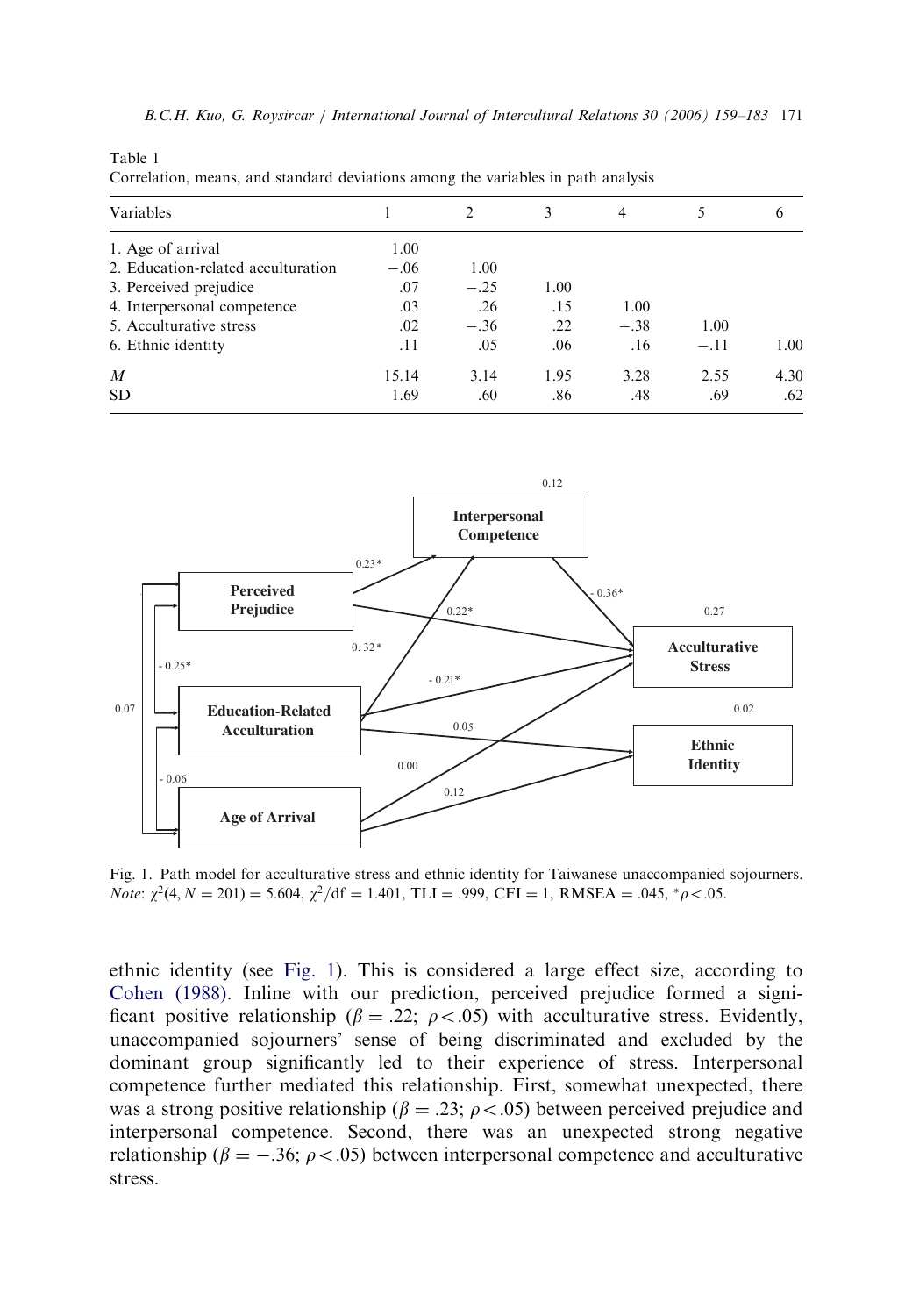A significant negative relationship  $(\beta = -.21; \rho < .05)$  was found between education-related acculturation and acculturative stress which supported our hypothesis. Also, a significant positive relationship ( $\beta = .32$ ;  $\rho < .05$ ) existed between education-related acculturation and interpersonal competence. Moreover, education-related acculturation formed a significant negative relationship with perceived prejudice ( $\beta = -.25$ ;  $\rho < .05$ ).

With respect to ethnic identity, it appeared to be unrelated to either educationrelated acculturation or age of arrival in Canada; both paths were non-significant. Furthermore, while a number of studies found relationship between age of arrival and acculturative stress (i.e., [Kuo](#page-24-0) & [Roysircar, 2004;](#page-24-0) [Sodowsky](#page-25-0) & [Lai, 1997](#page-25-0)), the current study did not find such a relationship.

#### 4. Discussion

The purpose of the study is to explore the characteristics, the preparedness for overseas study, and the cross-cultural adaptation of Taiwanese unaccompanied sojourners. The current exploratory study points out a number of critical adaptation factors that affect these young sojourners' adjustment. First, the extent to which sojourners are able to acclimate themselves to the new academic and linguistic environment in the host country and to become proficient in such a system is an important indicator of their psychological adjustment. The results showed that a higher level of risk for acculturative stress could be anticipated among sojourners who showed low education-related acculturation. In addition, lower acculturation is correlated with more perceived prejudice. These results find support in previous research. [Leung \(2001b\)](#page-24-0) showed that academic competency in the host society is a critical predictor of positive psychological adaptation among Chinese adolescents in Canada and Australia. Conversely, difficulties in adjusting to new situations were associated with poor academic acculturation. Also, challenges in the academic arena including difficulties in language (English) uptake have been consistently identified as major sources of adjustment strains for unaccompanied students ([Chow, 1990;](#page-23-0) [Kuo, 1991\)](#page-24-0). In fact, [Kuo and Roysircar's \(2004\)](#page-24-0) study showed that in Canada Chinese adolescents' English reading ability positively predicted acculturation and negatively predicted acculturative stress. Thus, acculturation in the academic realm may provide a crucial gauge of a young sojourner's overall adjustment and adaptation. When assessing adolescent sojourners' quality of adjustment in the new cultural environment, particular attention should be directed at evaluating adolescent international students' academic competency.

Second, our path model in the current study revealed a positive relationship between prejudice unaccompanied sojourners perceived and their acculturative stress, supporting previous findings ([Kuo, 1991;](#page-24-0) [Ying et al., 2000](#page-25-0)). Immigrants' and international students' perceptions of prejudice in a White dominant society often exacerbates the stress related to living in two cultural contexts (the ethnic and the White society) and to cross-cultural social interactions (see review in Kuo-Jackson  $\&$ [Sodowsky, 1999](#page-24-0)). In another words, the nature of the sojourners' relationship with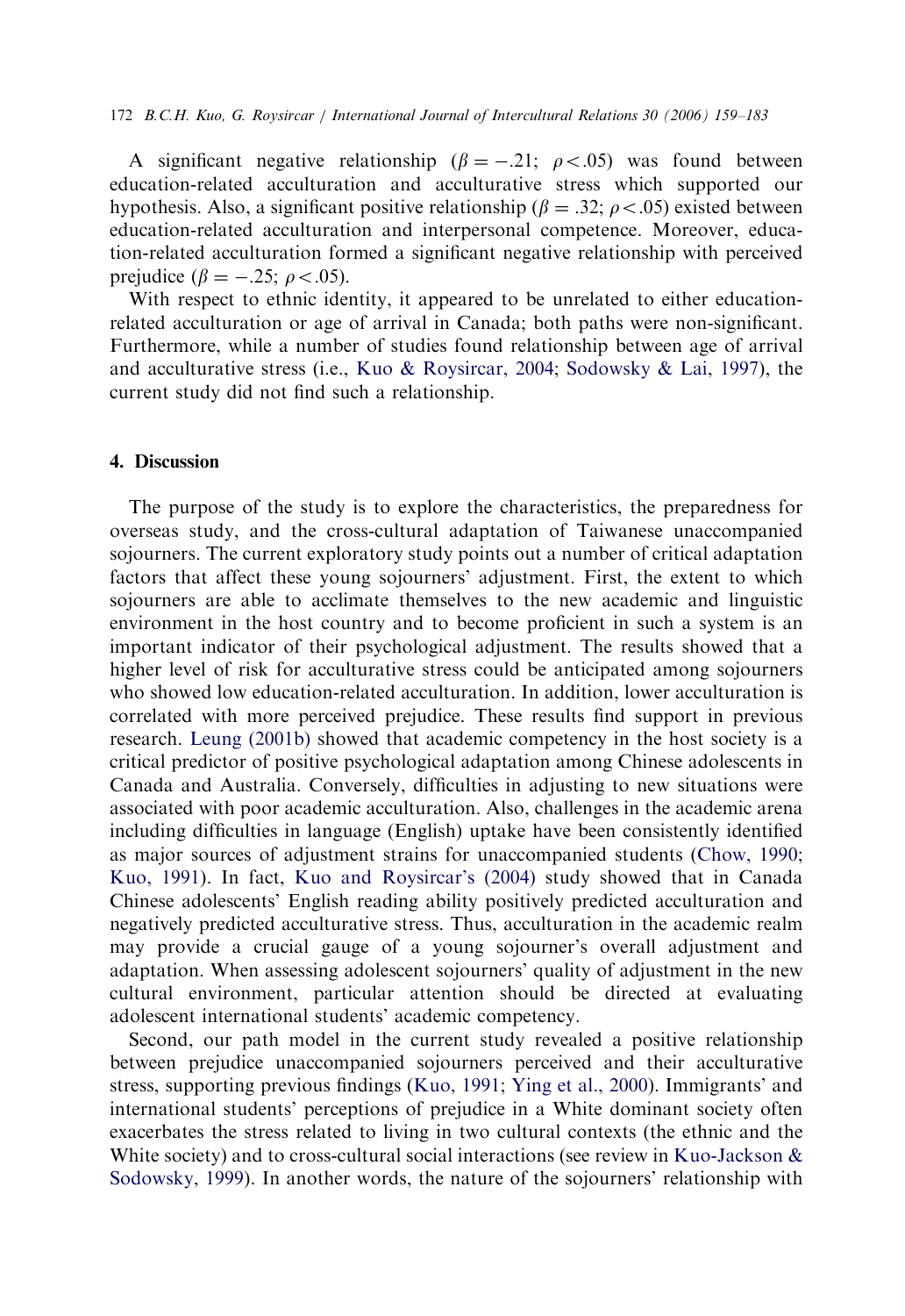members of the host culture is vital to their psychological well-being. Young unaccompanied sojourners' loneliness and homesickness may be compounded by a sense of social exclusion resulting from discrimination [\(Hwang](#page-23-0) & [Watanabe, 1990](#page-23-0)). As a result, when working and helping these teenage students, issues related to perceived and/or experienced discrimination should be explored at an opportune time. At the personal level, counselors and school personnel should be proactive in processing these issues gently but honestly with international students. Many young foreign students might be extremely hesitant to confront prejudice because of their status as 'guests' in the host country. At the institutional level, organized efforts are needed in preparing unaccompanied sojourners to deal with problems that might arise from race and intergroup relations in North America. These programs should target at preparing students to manage and cope with discrimination by equipping them with necessary information and skills early in their sojourn.

Third, our results underscore the critical role of interpersonal competence as a key mediator of acculturative stress for unaccompanied sojourners. As demonstrated, satisfying social relationship and friendship, and adequate access to social support work to lessen the negative impact of sojourners' acculturative strains resulting from perceived prejudice. Being without parental guidance and protection makes adolescents students particularly vulnerable to isolation and loneliness in host cultures ([Lin, 1992](#page-24-0)). However, sojourners can ensure a greater psychological health and resistance to acculturation strains by cultivating sound social competency and interpersonal resources.

Effective interpersonal competency for international students appears to encompass a ''bicultural'' competency in two directions. [Ying and Liese \(1994\)](#page-25-0) found that Chinese international students' affiliation with American friends enhances the students' ''functional adjustment'', which helps to enhance students' understanding of the dominant society. On the other hand, a strong social tie with co-ethnic members promotes students' ''emotional well-being'', and offers psychological and emotional support for coping with acculturation strains.

On the basis of these results, we forward the following recommendations for counseling and training adolescent sojourners to achieve positive adaptation in North America. First, we concur with Ying and her colleagues' suggestions to introduce systematic pre- and post-arrival training for young adolescent sojourners. For instance, [Ying \(2002\)](#page-25-0) advocated for early intercultural intervention programs for post-secondary international students from Taiwan studying in the US. She recommended training programs that are implemented at pre-arrival and/or early phase of sojourn. The content of which would include promoting knowledge of the host country and its educational system, social interaction with individuals from the host culture, communication skills, and ways to cope with prejudice. Our findings indicated that similar efforts are critically needed for adolescent sojourners at the high school level.

Beyond didactic training and information giving, we recommend counselors and educators to give special consideration to unaccompanied sojourners' unique developmental characteristics and acculturation experiences. In the absence of parents or guardians, these young adolescents require even greater emotional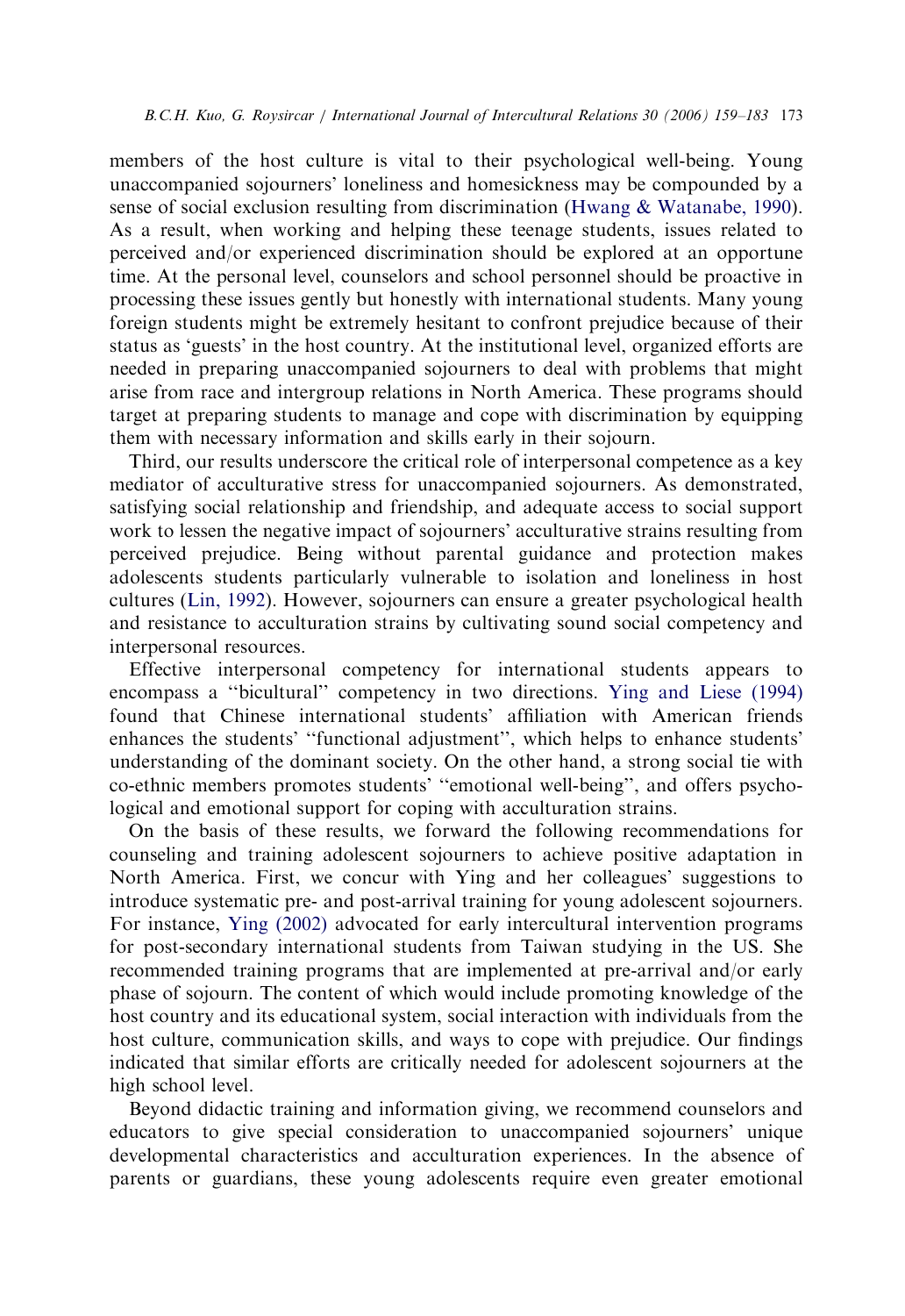support and close supervision from other significant adults than adult international students. In addition, an integral part of support for unaccompanied sojourners requires education of and cooperation from the sending parents. Parents need to be educated about the nature of their children's acculturative stress and daily strains being lone sojourners, their children's developmental and emotional needs, and the ways in which they can provide necessary and timely support for their sojourning sons or daughters.

Finally, in terms of research, the present study offers preliminary insights into the adaptation experience of young Taiwanese sojourners in cultural transitions. In particular, the results suggest possible pathways through which key adaptation variables interact to affect the sojourners' psychological well-being and ethnic identification. Moreover, the present study was among the first to construct measures that took into account of the unique sociodemographic characteristics and adaptation experiences of unaccompanied sojourners from Asia. These measures and the measurement model in the present study clearly need further testing and validation. At this stage they offer the initial basis upon which other studies of similar focus and population might built.

#### 5. Limitations of the current study

The results of the current study must be carefully interpreted in view of the following limitations. First, the measures used in the present study need to be considered cautiously because the identification of these scales relied heavily on post hoc item analyses. As such, the construct validity of these scales cannot be fully assured in the present exploratory study. Consequently, the measurement model examined in the study should be viewed as tentative. We recommend future study to engage in more rigorous validation procedures to substantiate the validity (i.e., construct, criterion-related, concurrent, and discriminant validities) of the scales and to refine the scales' psychometric properties. Likewise, replications of the present study are imperative to assess the validity and stability of the path model identified in the study. Additionally, future adaptation research of young sojourners would be strengthened with the incorporation of existing, empirically validated measures. Second, the present model did not test other adaptation variables that might be relevant to the cross-cultural adjustment of young sojourners, such as individuals' intercultural competence, coping strategies, relationships with co-ethnic community, etc. ([Berry, 1997](#page-23-0); [Ward, 2001\)](#page-25-0). Future investigations should broaden the scope of the current model by exploring these other adaptation variables and their effects on the adjustment experiences of young sojourners. Finally, the fact that the current sample was recruited exclusively from the Greater Toronto area, the generalizability of the present findings to Asian sojourners elsewhere could only be speculative at this point. There is a need to expand investigations on acculturation of unaccompanied adolescent sojourners by extending to sojourners from broader national (Korea, the People's Republic of China, Hong Kong, etc.) and ethnic backgrounds.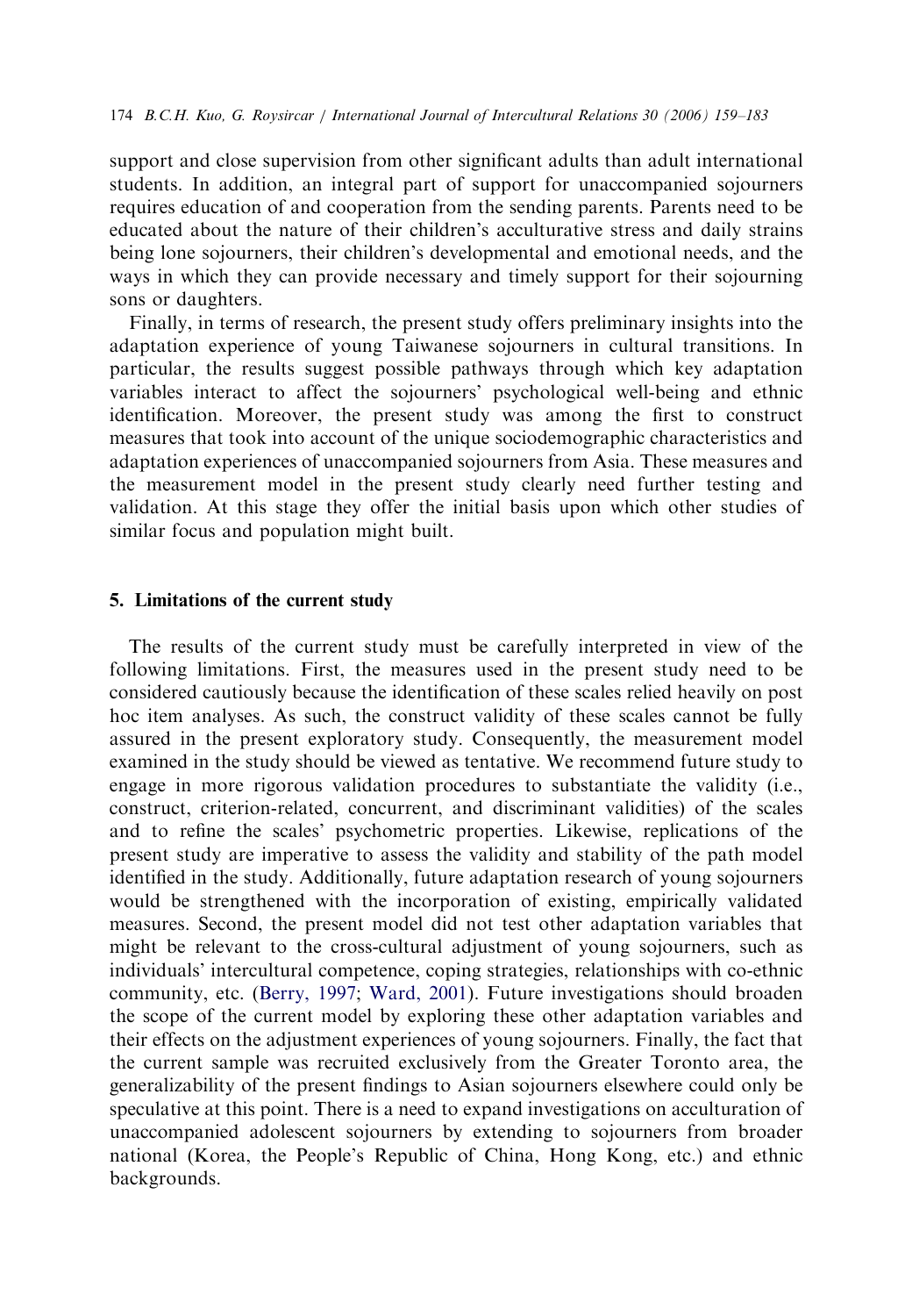B.C.H. Kuo, G. Roysircar / International Journal of Intercultural Relations 30 (2006) 159–183 175

## 6. Conclusion

The current study provides a preliminary gauge of the characteristics, psychosocial well-being, and adaptation of Taiwanese unaccompanied sojourners in Canada. Our findings showed that these unaccompanied students were a potentially vulnerable segment of international student population. They were found to be ill-prepared for overseas study and adaptation in the new culture. The unaccompanied sojourners' unique demographics, adjustment challenges, and acculturative stress deserve special attention from counselors, social workers, psychologists, teachers, school administrators, and parents alike. In addition, there is a need for current research on international students to expand its scope to incorporate culturally sensitive and empirically sound measures to assess critical adaptation variables, to include other crucial adaptation variables into the conceptualization, and to investigate younger teenage students of diverse national backgrounds.

#### Acknowledgement

The authors want to express their appreciation to Graig Enders for assisting the data analyses of this study.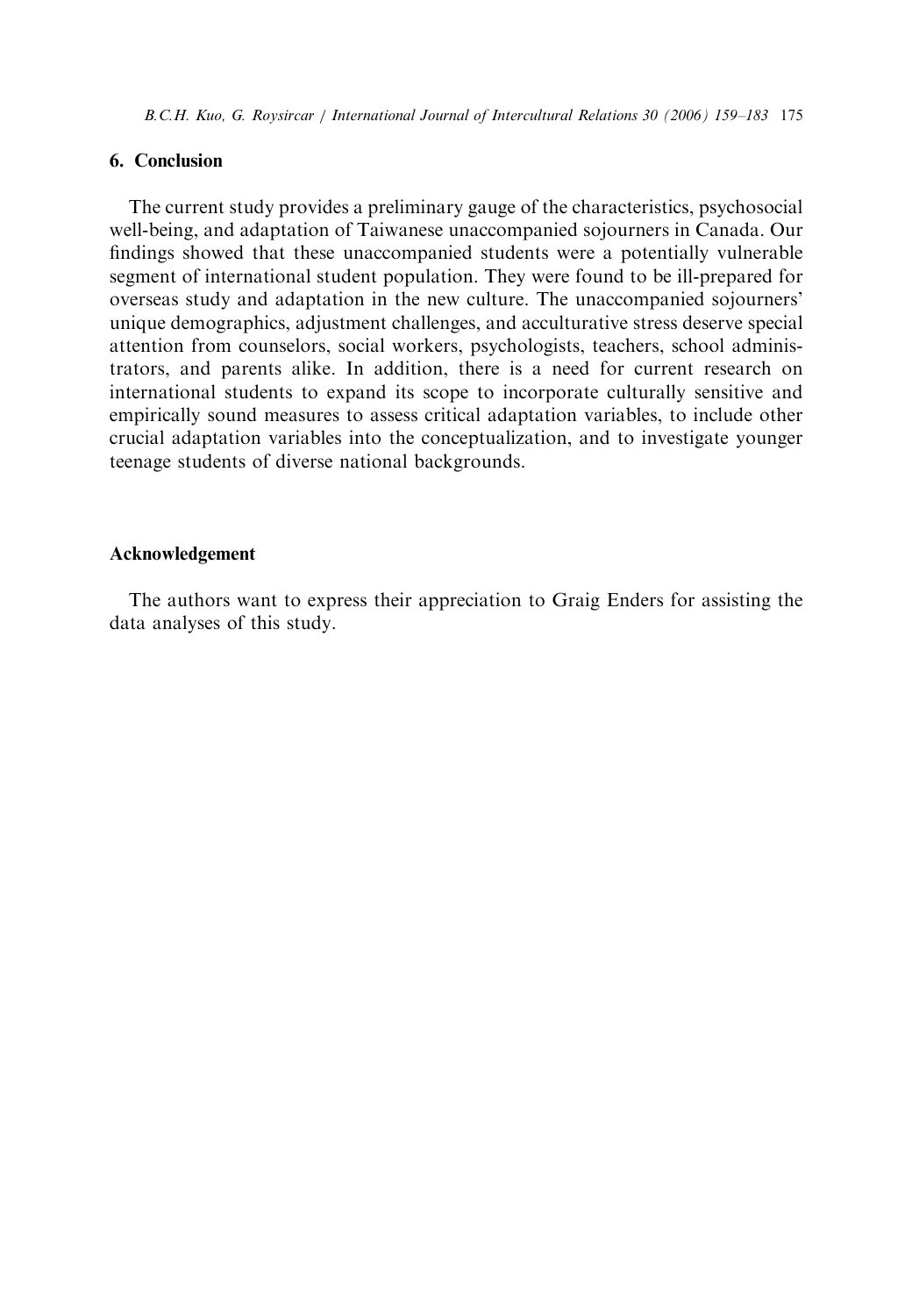176 B.C.H. Kuo, G. Roysircar / International Journal of Intercultural Relations 30 (2006) 159–183

## Appendix A

#### **Part-I: QUESTIONNAIRE**

**Please read and consider each of the following questions carefully. Your candid responses are essential to ensure the**  reliability of the present study. Write in short answers or place a "√" mark in front of the appropriate choice. Please **make sure that you answer all the questions.**

| 1. Country of Origin:                                                                   |
|-----------------------------------------------------------------------------------------|
| 2. Gender: Male Female                                                                  |
|                                                                                         |
| 4. How old were you when you first came to Canada?                                      |
| 5. How long have you been in Canada? Year(s) Month(s)                                   |
| 6. Immigrant Status:                                                                    |
| Original Entry<br><b>Present Status</b><br>Canadian Citizen                             |
| Landed Immigrant<br>and the control of the control of<br>Student Visa<br>Visitor's Visa |

7. Are you presently living with both of your parents? Yes No

**Please think back to the time before coming abroad and assess the following statements below regarding your motivation and preparation for studying in Canada. Circle the appropriate number.** 

- **1 = Strongly Disagree**
- **2 = Disagree**
- **3 = Unsure**
- **4 = Agree**
- **5 = Strongly Agree**

| a. I fully participated in the decision process of coming to Canada.                       | 1 2 3 4 5 |
|--------------------------------------------------------------------------------------------|-----------|
| b. I was given appropriate orientation and preparation before I came to Canada.            | 1 2 3 4 5 |
| c. I felt that I was very well-prepared before coming abroad.                              | 1 2 3 4 5 |
| d. I had good idea of what it would be like living and studying in Canada before I came.   | 1 2 3 4 5 |
| e. I had a very clear idea about the purpose(s) of coming to Canada even before I arrived. | 1 2 3 4 5 |

**Rate the degree of stress of the following events in your daily encounter based on the scale below. Circle the appropriate number.** 

- **1 = Not at All Stressful**
- **2 = Slightly Stressful**
- **3 = Somewhat Stressful**
- **4 = Very Stressful**
- **5 = Extremely Stressful**

| a. Study and academic work | 1 2 3 4 5 |
|----------------------------|-----------|
| b. Mastering English       | 1 2 3 4 5 |
| c. Choosing of courses     | 1 2 3 4 5 |
| d. Choosing of career      | 1 2 3 4 5 |
| e. Cooking and housework   | 1 2 3 4 5 |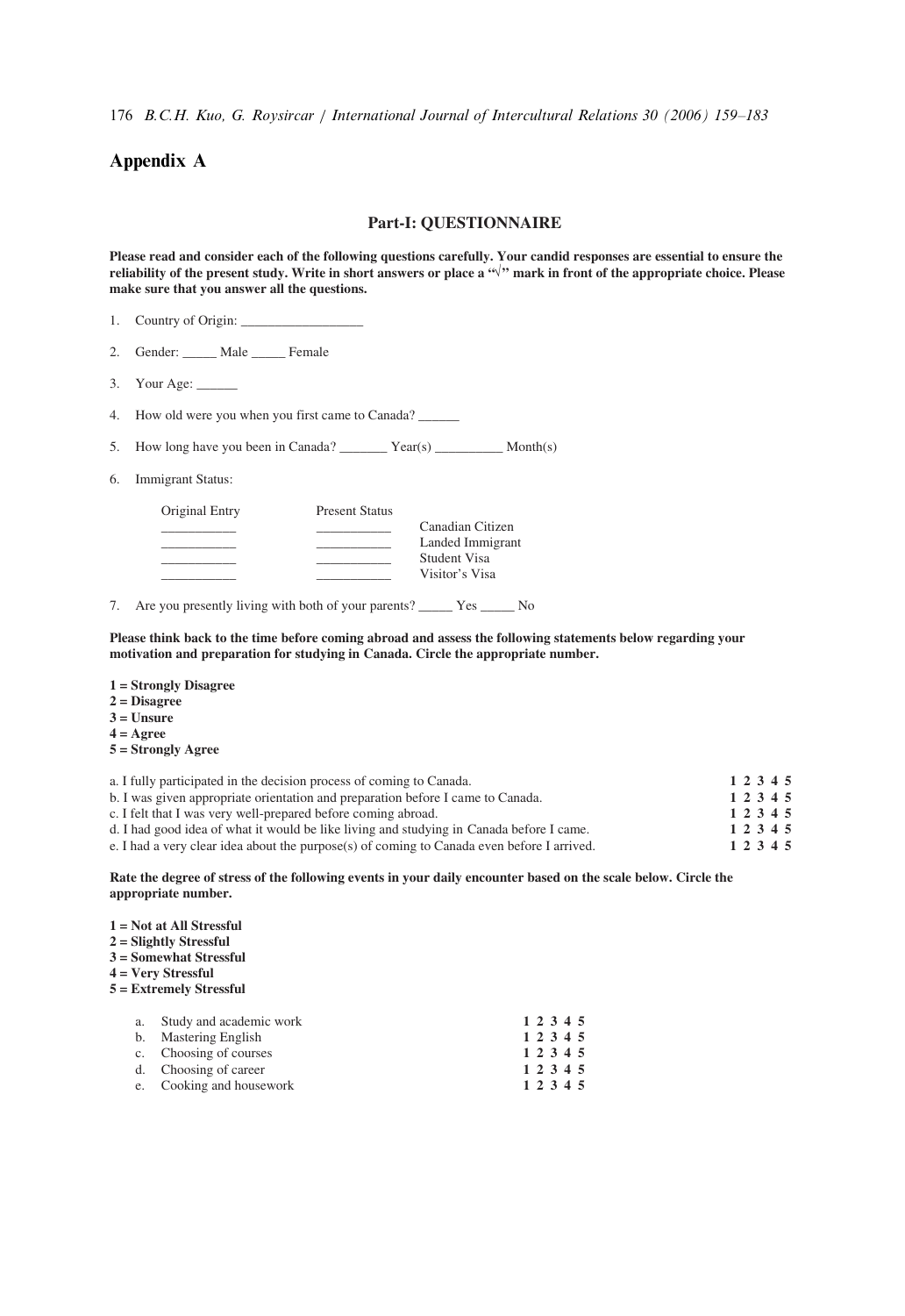B.C.H. Kuo, G. Roysircar / International Journal of Intercultural Relations 30 (2006) 159–183 177

|             | f. Managing one's finance and handling money | 1 2 3 4 5 |
|-------------|----------------------------------------------|-----------|
| $g_{\perp}$ | Finding accommodation and moving             | 1 2 3 4 5 |
|             | h. Dealing with immigration                  | 1 2 3 4 5 |
|             | <i>i.</i> Dealing with racial discrimination | 1 2 3 4 5 |
|             | <i>i.</i> Making friends                     | 1 2 3 4 5 |
|             | k. Relationship problems                     | 1 2 3 4 5 |
|             | 1. Dealing with parents                      | 1 2 3 4 5 |

**Please rate the degree of difficulty you face the following aspects of school system in Canada. Circle the appropriate number.** 

- **1 = Not at All Difficult**
- **2 = Slightly Difficult**
- **3 = Somewhat Difficult**

**4 = Very Difficult** 

**5 = Extremely Difficult** 

| a. | Adapting to the new teaching styles                                             | 1 2 3 4 5 |
|----|---------------------------------------------------------------------------------|-----------|
| b. | Adapting an effective study strategy                                            | 1 2 3 4 5 |
|    | Getting accustomed to the different learning environment and educational system | 1 2 3 4 5 |
| d. | Getting involved in extracurricular activities                                  | 1 2 3 4 5 |
| e. | Getting along with teachers                                                     | 1 2 3 4 5 |
|    | Dealing with peer relationships                                                 | 1 2 3 4 5 |
| g. | Dealing with racial discrimination in school                                    | 1 2 3 4 5 |
| h. | Comprehending oral English                                                      | 1 2 3 4 5 |
|    | Speaking in English                                                             | 1 2 3 4 5 |
|    | Reading in English                                                              | 1 2 3 4 5 |
|    | Writing in English                                                              | 1 2 3 4 5 |

**Please indicate your view towards your cultural identity.** 

- **1 = Strongly Disagree**
- **2 = Disagree**
- **3 = Unsure**
- **4 = Agree**
- **5 = Strongly Agree**

| a. It is important for me to maintain Chinese heritage.                                       | 1 2 3 4 5 |
|-----------------------------------------------------------------------------------------------|-----------|
| b. It is important for me to keep up with the proficiency in Chinese (Mandarin or Taiwanese). | 1 2 3 4 5 |
| c. It is a disadvantage to be a member of a racial minority.                                  | 1 2 3 4 5 |
| d. I prefer to be with Chinese-speaking friends than English-speaking friends.                | 1 2 3 4 5 |

#### **Please respond to the following statements relating to your social and friendship patterns**.

- **1 = Strongly Disagree**
- **2 = Disagree**
- $3 =$ **Unsure**
- **4 = Agree**
- **5 = Strongly Agree**

| a. I find it hard to make friends in Canada.                                                           | 1 2 3 4 5 |  |
|--------------------------------------------------------------------------------------------------------|-----------|--|
| b. I am able to find genuinely close/good friends in Canada.                                           | 1 2 3 4 5 |  |
| c. I have Canadian friends whom I consider to be my close friends.                                     |           |  |
| d. I participate in activities with Canadians (e.g., school clubs, sports teams or social parties with |           |  |
| Canadian friends).                                                                                     | 1 2 3 4 5 |  |
| e. I wish that I knew more Canadians.                                                                  | 1 2 3 4 5 |  |

**Please respond to the following statements relating to your emotional and psychological well-being**.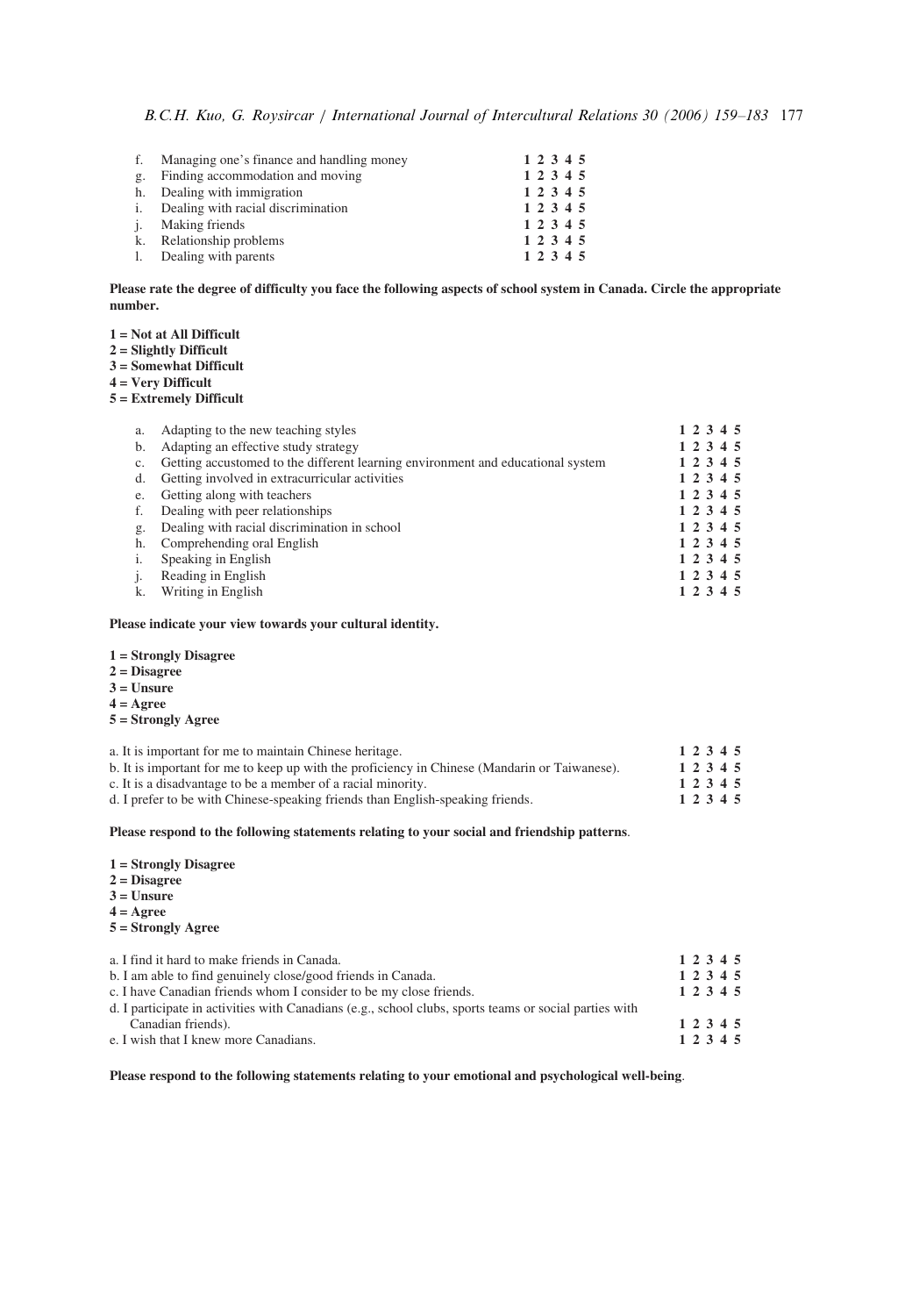178 B.C.H. Kuo, G. Roysircar / International Journal of Intercultural Relations 30 (2006) 159–183

| $1 =$ Never | $2 =$ Rarely                                          | $3 =$ Sometimes                                                                              | $4 =$ Often | $5 =$ Always |           |  |  |
|-------------|-------------------------------------------------------|----------------------------------------------------------------------------------------------|-------------|--------------|-----------|--|--|
|             | a. I have felt lonely during the past week.           |                                                                                              |             |              | 1 2 3 4 5 |  |  |
|             | b. I have a group of friends to which I belong.       |                                                                                              |             |              | 1 2 3 4 5 |  |  |
|             | c. I often feel isolated from others.                 |                                                                                              |             |              | 1 2 3 4 5 |  |  |
|             |                                                       | d. There is someone nearby who really cares about me.                                        |             |              | 1 2 3 4 5 |  |  |
|             |                                                       | e. I almost always have someone to turn to if I need to talk.                                |             |              | 1 2 3 4 5 |  |  |
|             |                                                       | f. I frequently have the thoughts of wanting to leave Canada and just go back to Taiwan.     |             |              | 1 2 3 4 5 |  |  |
|             |                                                       | g. I feel very sad whenever thinking about family, parents, relatives and friends back home. |             |              | 1 2 3 4 5 |  |  |
|             |                                                       | h. I have felt so homesick to the extent that I could not concentrate on my work at hand.    |             |              | 1 2 3 4 5 |  |  |
|             | i. My mood goes up and down frequently.               |                                                                                              |             |              | 1 2 3 4 5 |  |  |
|             |                                                       | j. I often feel depressed and down without any apparent reason.                              |             |              | 1 2 3 4 5 |  |  |
|             | k. Life often seems so pointless to me.               |                                                                                              |             |              | 1 2 3 4 5 |  |  |
|             |                                                       | 1. I often find hard to motivate myself to do work or to study.                              |             |              | 1 2 3 4 5 |  |  |
|             |                                                       | m. I seem to worry unreasonably over things that don't matter much.                          |             |              | 1 2 3 4 5 |  |  |
|             | n. I am often nervous and tense.                      |                                                                                              |             |              | 1 2 3 4 5 |  |  |
|             |                                                       | o. I often feel overwhelmed by all the responsibilities that are on me.                      |             |              | 1 2 3 4 5 |  |  |
|             |                                                       | p. I am quite confident with making day-to-day decisions on my own.                          |             |              | 1 2 3 4 5 |  |  |
|             |                                                       | q. I am satisfied with the way I have managed life on my own.                                |             |              | 1 2 3 4 5 |  |  |
|             | r. I find my present circumstance to be stressful.    |                                                                                              |             |              | 1 2 3 4 5 |  |  |
|             | s. I get irritated easily about people and things.    |                                                                                              |             |              | 1 2 3 4 5 |  |  |
|             | t. I get into conflicts easily with people around me. |                                                                                              |             |              | 1 2 3 4 5 |  |  |
|             |                                                       | u. I believe that I am capable of doing things as well as most other people.                 |             |              | 1 2 3 4 5 |  |  |
|             |                                                       | v. I can forgive myself easily for the mistakes I made.                                      |             |              | 1 2 3 4 5 |  |  |
|             | w. I feel that I have little to be proud of.          |                                                                                              |             |              | 1 2 3 4 5 |  |  |
|             |                                                       | x. I need people to tell me that I am O.K. and what I do is O.K.                             |             |              | 1 2 3 4 5 |  |  |
|             |                                                       | y. When people say nice things about me it is difficulty for me to believe them.             |             |              | 1 2 3 4 5 |  |  |

Part II: Summary of the adaptation variables and their corresponding items in the path models (item retained from the principal axis factor analysis)

## Education-related acculturation items:

- 1. Rate the degree of difficulty you face with comprehending oral English.
- 2. Rate the degree of difficulty you face with speaking in English.
- 3. Rate the degree of difficulty you face with reading in English.
- 4. Rate the degree of difficulty you face with writing in English.
- 5. Rate the degree of difficulty you face with adapting to the new teaching style.
- 6. Rate the degree of difficulty you face with adapting an effective study strategy.
- 7. Rate the degree of difficulty you face with getting accustomed to the different learning environment and educational system.
- 8. Rate the degree of stress related to mastering English.
- 9. Rate the degree of stress related to study and academic work.
- 10. Rate the degree of stress related to choosing courses.
- 11. Rate the degree of stress related to choosing career.

#### Ethnic identity items:

- 1. It is important for me to maintain Chinese heritage.
- 2. It is important for me to keep up with the proficiency in Chinese (Mandarin or Taiwanese).

#### Interpersonal competence items:

- 1. There is someone nearby who really cares about me.
- 2. I almost always have someone to turn to if I need to talk.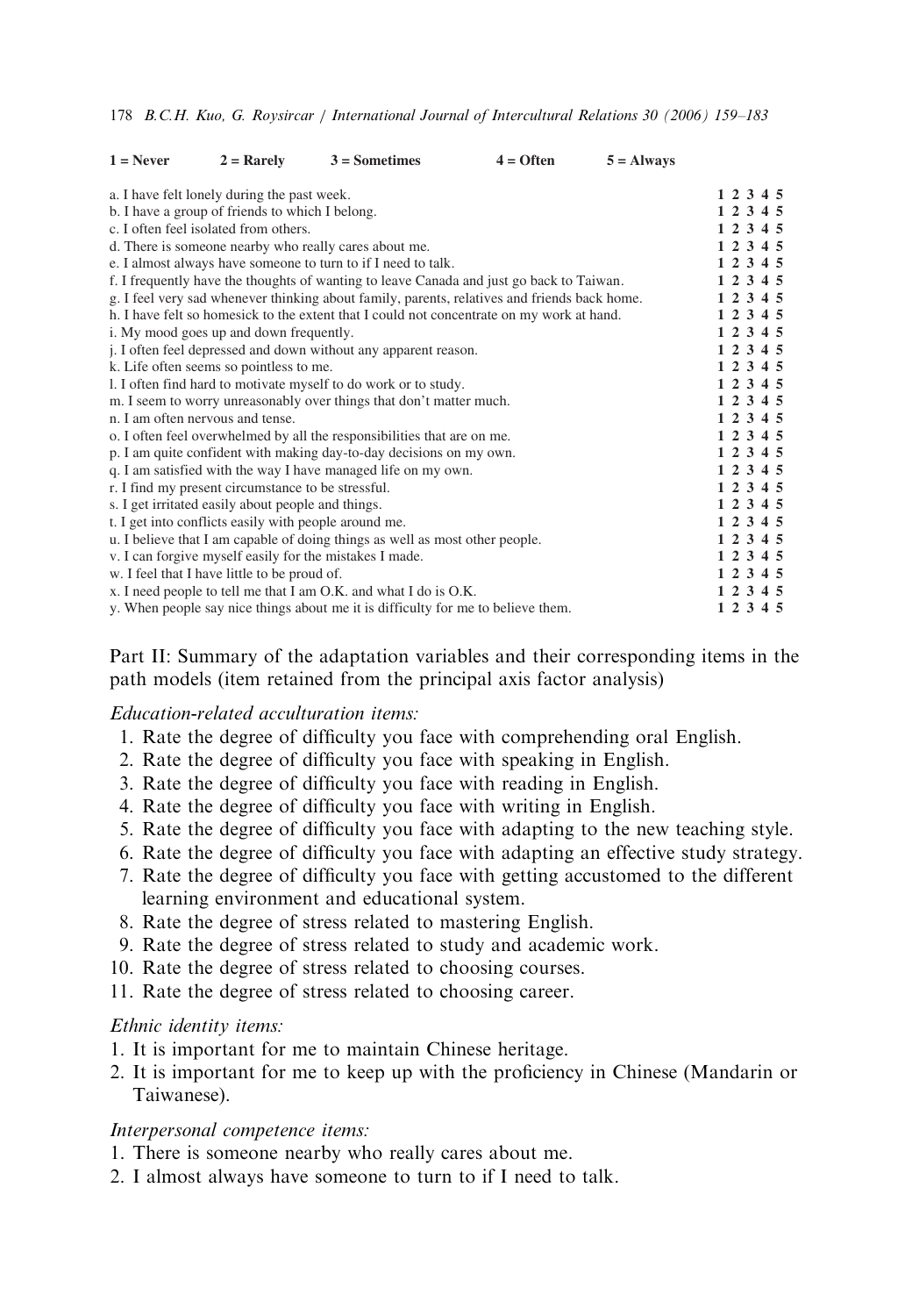B.C.H. Kuo, G. Roysircar / International Journal of Intercultural Relations 30 (2006) 159–183 179

- 3. I often feel isolated from others.
- 4. I have a group of friends to which I belong.
- 5. I get into conflicts easily with people around me.
- 6. I find it hard to make friends in Canada.
- 7. I am able to find genuinely close/good friends in Canada.
- 8. Rate the degree of stress related to making friends in your daily encounter.

Perceived prejudice items:

- 1. Rate the degree of stress related to dealing with racial discrimination in your daily encounter.
- 2. Rate the degree of difficulty you face in dealing with racial discrimination in school.

# Acculturative stress items:

- 1. My mood goes up and down frequently.
- 2. I often feel depressed and down without any apparent reason.
- 3. Life often seems so pointless to me.
- 4. I often find hard to motivate myself to do work or to study.
- 5. I seem to worry unreasonably over things that don't matter much.
- 6. I am often nervous and tense.
- 7. I often feel overwhelmed by all the responsibilities that are on me.
- 8. I have felt lonely during the past week.
- 9. I frequently have the thoughts of wanting to leave Canada and just go back to Taiwan.
- 10. I have felt so homesick to the extent that I could not concentrate on my work at hand.

# Preparedness for overseas study items:

- 1. I felt that I was very well-prepared before coming abroad.
- 2. I was given appropriate orientation and preparation before I came to Canada.
- 3. I had good idea of what it would be like living and studying in Canada before I came.
- 4. I had a very clear idea about the purpose(s) of coming to Canada even before I arrived.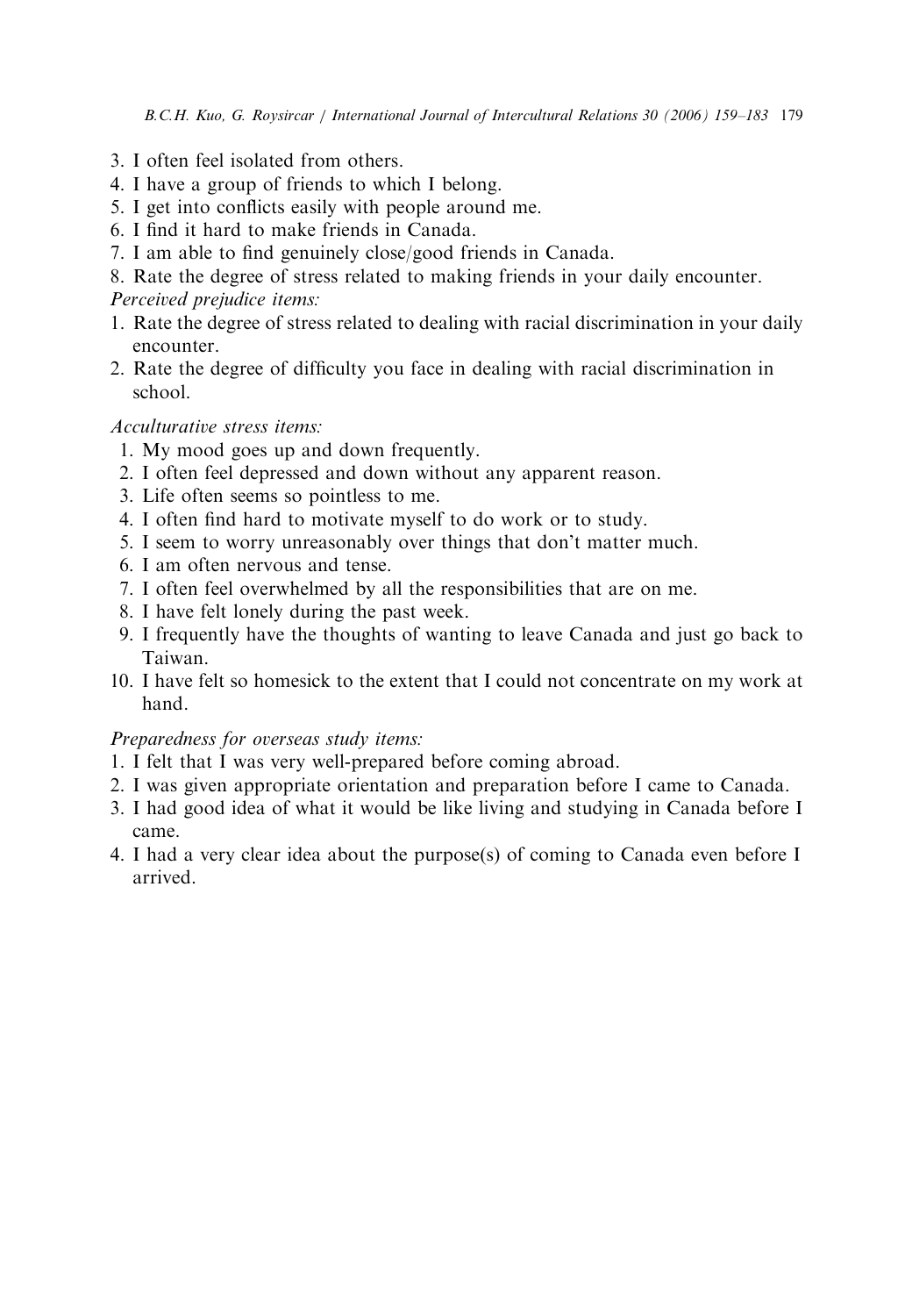180 B.C.H. Kuo, G. Roysircar / International Journal of Intercultural Relations 30 (2006) 159–183

## Appendix B



Note: Accstress, acculturative stress; Agearrive, age of arrival in Canada; Eduaccult, education-related acculturation; Identity, ethnic identity; Intercomp, interpersonal competence; Length, length of stay in Canada; Prejudice, perceived prejudice.

|  |  | Appendix C. Comparative goodness-of-fit indices for the four hypothesized models |  |  |  |  |
|--|--|----------------------------------------------------------------------------------|--|--|--|--|
|--|--|----------------------------------------------------------------------------------|--|--|--|--|

|                                 | N   | df             | $\gamma^2$ | $\boldsymbol{p}$                                 | <b>TLI</b>      | <b>CFI</b> |       | RMSEA Overall fit     |
|---------------------------------|-----|----------------|------------|--------------------------------------------------|-----------------|------------|-------|-----------------------|
| Criteria for<br>significant fit |     |                |            | $N/A$ $N/A$ $N/A$ $p > .05$ $> .90$ $> .90$ <.05 |                 |            |       | N/A                   |
| Model A                         | 201 | $\overline{4}$ | 5.604      | .231                                             | .999            | 1.000      | .045  | Acceptable            |
| Model B                         | 201 | 3              | 1.507      | .681                                             | $1.002^{\rm a}$ | 1.000      | .000. | Poor<br>(overfitting) |
| Model C                         | 201 | $\overline{4}$ | 22.137     | .000.                                            | .978            | .996       | .151  | Poor                  |
| Model D                         | 201 | 9              | 32.941     | .000.                                            | .987            | .994       | .115  | Poor                  |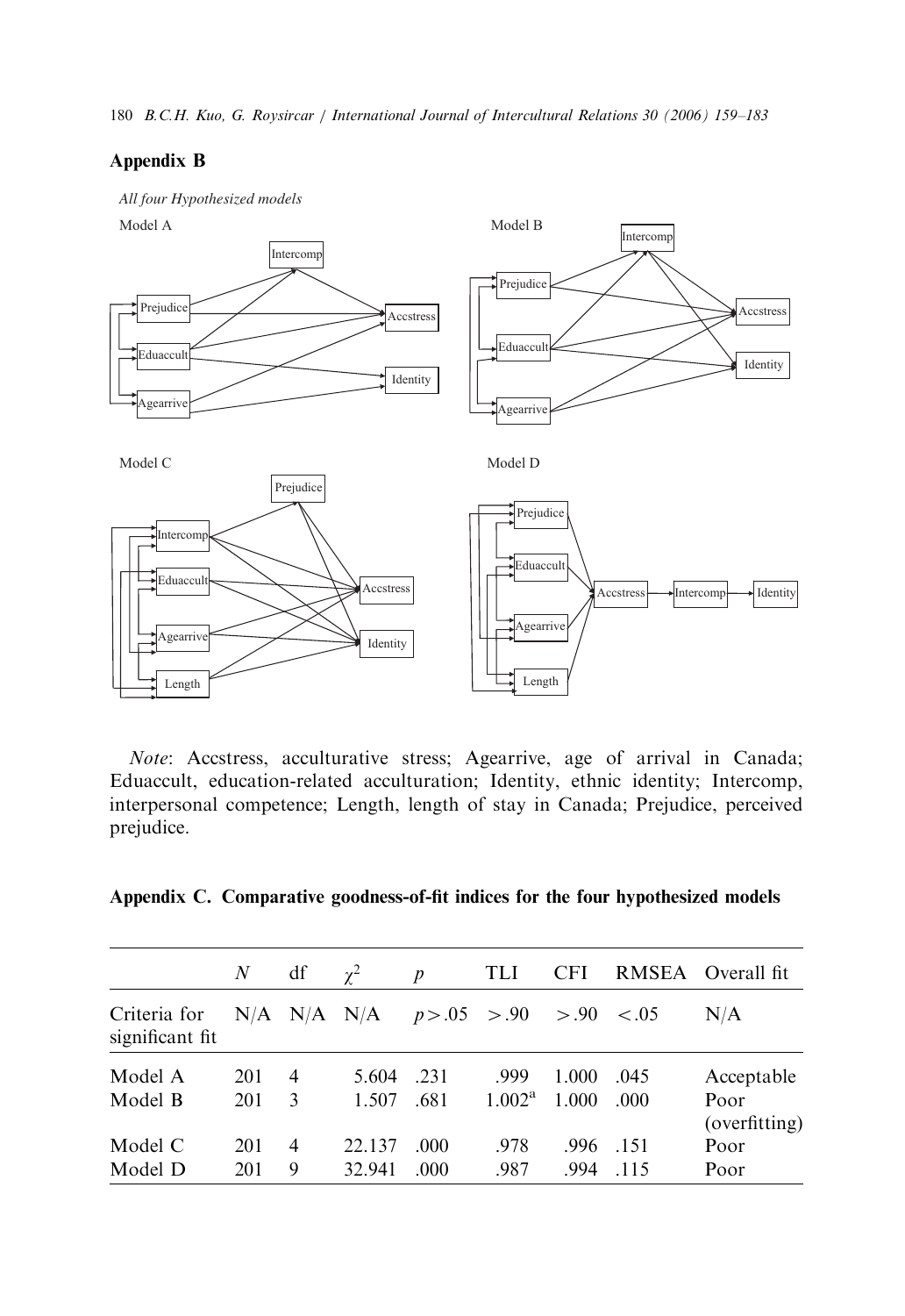<span id="page-23-0"></span>Note: (1) TLI, Tucker–Lewis index; CFI, comparative fit index; RMSEA, root-mean-square error of approximation.

(2) Goodness-of-fit (GFI) index is not reported because it is undefined due to missing data.

(3) The criteria for significant fit indices are defined in accordance with [Schumacker and Lomax's \(1996, p.](#page-24-0)  $121$ ) summary.

Extreme values suggesting overfitting of the model.

#### References

Arbuckle, J. L. (1995). Amos user's guide. Chicago, IL: Smallwaters.

- Berry, J. W. (1997). Immigration, acculturation, and adaptation. Applied Psychology: An International Review, 46, 5–34.
- Berry, J. W. (2005). Adaptation among ethnocultural groups: An international perspective. Plenary session presented at the meeting of multicultural days: An international perspective, Brock University, St. Catharines, Ont., Canada.
- Berry, J. W., Kim, U., Minde, T., & Mok, D. (1987). Comparative studies of acculturative stress. International Migration Review, 21, 491–511.
- Canadian Bureau for International Education. (2002). The national report on international students in Canada 2000/01. Ottawa, Ont.: The Canadian Bureau for International Education.
- Chen, E. (1991). Mom and dad a world away: Taiwan high school student in Vancouver. Sinorama, October.
- Chen, Y. J. (1997). A study on the parent's decision-making behaviors for the education of the young overseas students. Unpublished master's thesis, National Normal University of Taiwan, Taipei, Taiwan.
- Cheng, C. H. (1994). Assessment of depression and risk factors among adolescent Chinese immigrants: A comparative study of accompanied and unaccompanied minors. Unpublished doctoral dissertation, California School of Professional Psychology-Los Angeles, Los Angeles, CA.
- Chou, C. P., & Bentler, P. M. (1995). Estimates and tests in structural equation modeling. In R. H. Hoyle (Ed.), Structural equation modeling: Concepts, issues, and applications (pp. 37–55). Thousand Oaks, CA: Sage.
- Chow, H. P. H. (1990). An exodus experience: Difficulties encountered by international high school students. Unpublished master thesis, University of Toronto, Toronto, Ont.
- Chung, C. L. E. (1994). An investigation of the psychological well-being of unaccompanied Taiwanese minors/parachute kids. Unpublished doctoral dissertation, University of Southern California, Los Angeles, CA.
- Cohen, J. (1988). Statistical power analysis for the behavioral sciences (2nd ed.). Hillsdale, NJ: Lawrence Erlbaum.
- Dion, K. L., Dion, K. K., & Pak, A. W. (1992). Personality-based hardiness as a buffer for discriminationrelated stress in members of Toronto's Chinese community. Canadian Journal of Behavioural Science, 24, 517–536.
- Forden, R. W. (1990). Taiwan's ''Little overseas students''. NAFSA Newsletter, 41, 7–10.
- Gordon, M. (1993). Teen-age foreign students left on their own. San Francisco Examiner, B1 & B2.
- Hamilton, D. (1993). A house, cash and no parents. Los Angeles Times, pp. A1, A16
- Hong, K. H. (1998). Overseas study by unaccompanied Korean Minors: Current issues and future strategies. In J. C. H. Lin (Ed.), In pursuit of education: Young Asian students in the United States (pp. 27–43). CA: Pacific Asia Press.
- Hoyle, R. H., & Panter, A. T. (1995). Writing about structural equation models. In R. H. Hoyle (Ed.), Structural equation modeling: Concepts, issues, and applications (pp. 76–99). Thousand Oaks, CA: Sage.
- Hu, L., & Bentler, P. M. (1999). Cutoff criteria for fit indexes in covariance structure analysis: Conventional criteria versus new alternatives. Structural Equation Modeling, 6, 1–55.
- Hwang, H. T. & Watanabe, T. H. (1990). Little overseas students from Taiwan: A look at the psychosocial adjustment issues. Unpublished master's thesis, University of California at Los Angeles, Los Angeles, CA.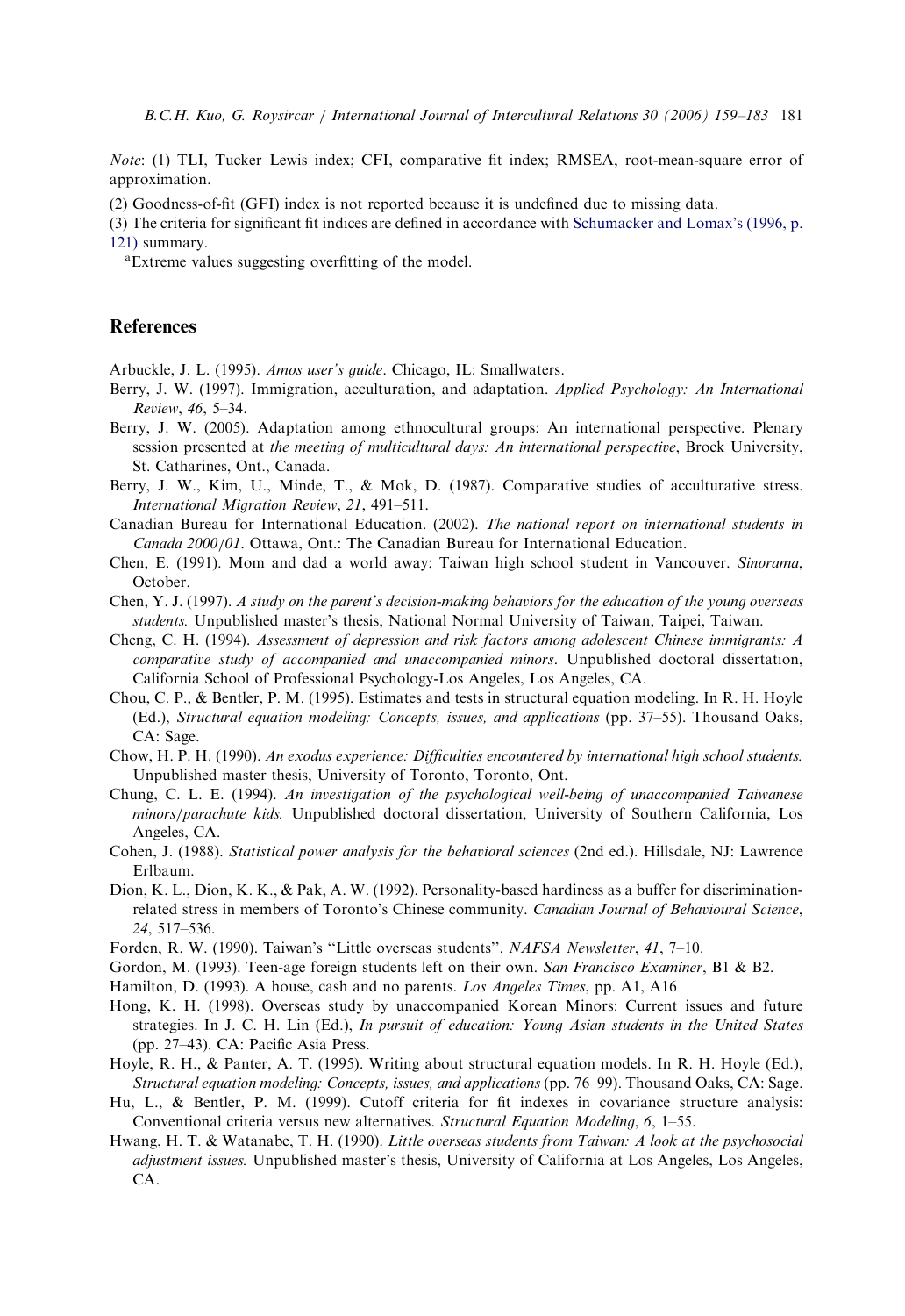- <span id="page-24-0"></span>182 B.C.H. Kuo, G. Roysircar / International Journal of Intercultural Relations 30 (2006) 159–183
- Kim, B. S. K., & Abreu, J. M. (2001). Acculturation measurement: Theory, current instruments, and future directions. In J. G. Ponterotto, J. M. Casas, L. A. Suzuki, & C. M. Alexander (Eds.), *Handbook* of multicultural counselling, (2nd ed.) (pp. 394–424). Thousand Oaks, CA: Sage.
- Kim, S. C. (1998). Young Korean students in the United States. In J. C. H. Lin (Ed.), In pursuit of education: Young Asian students in the United States (pp. 44–54). CA: Pacific Asia Press.
- Kline, R. B. (1998). Principle and practice of structural equation modeling. New York: The Guilford Press. Knight, J. (2000). Progress and promise: The AUCC report on internationalization at Canadian universities.
- Ottawa, Ont.: Association of University and Colleges of Canada.
- Kuo, B. C. H., & Roysircar, G. (2004). Predictors of acculturation for Chinese adolescents in Canada: Age of arrival, length of stay, social class, and English reading ability. Journal of Multicultural Development and Counselling, 32, 143–154.
- Kuo, S. Y. (1991). You tai wan chieng wang mei guo de shao liu shu sheng wen ti ju ying jou (Research on Taiwanese unaccompanied minors in the United States). Taipei, Taiwan: The Institute of American Culture, Academia Sinica.
- Kuo-Jackson, P. Y., & Sodowsky, G. R. (1999). Cultural ethnic identity versus political ethnic identity: Theory and research on Asian Americans. In D. S. Sandhu (Ed.), *Asian and Pacific Islander Americans:* Issues and concerns for counselling and psychotherapy. New York, NY: Nova Sciences.
- Lay, C., & Nguyen, T. (1998). The role of acculturation-related and acculturation non-specific daily hassles: Vietnamese-Canadian students and psychological distress. Canadian Journal of Behavioural Science, 30, 172–181.
- Lay, C., & Verkuyten, M. (1999). Ethnic identity and its relation to personal self-esteem: A comparison of Canadian-born and foreign-born Chinese adolescents. Journal of Social Psychology, 139, 288–299.
- Lee, P. L. M. (1994). Hong Kong visa students in secondary schools in Metropolitan Toronto. Toronto, Ont.: Joint Center for Asian Pacific Studies.
- Leong, F. T. L., & Chou, E. L. (2002). Counselling international students and sojourners. In P. B. Pedersen, J. G. Draguns, W. J. Lonner, & J. E. Trimble (Eds.), *Counselling across cultures*, (5th ed.) (pp. 185–208). Thousand Oaks, CA: Sage.
- Leung, C. (2001a). The psychological adaptation of overseas and migrant students in Australia. International Journal of Psychology, 36, 251–259.
- Leung, C. (2001b). The sociocultural and psychological adaptation of Chinese migrant adolescents in Australia and Canada. International Journal of Psychology, 36, 8-19.
- Lin, J. C. H. (Ed.). (1992). Fan yang de hai tze [Children who go abroad]. Taipei, Taiwan: Teacher Chang Press.
- Lin, J. C. H. (1998). Young Taiwanese students in the United States. In J. C. H. Lin (Ed.), In pursuit of education: Young Asian students in the United States (pp. 4–17). CA: Pacific Asia Press.
- Noh, S., & Avison, W. R. (1996). Asian immigrants and the stress process: A study of Koreans in Canada. Journal of Health and Social Behavior, 37, 192–206.
- Pedersen, P. (1991). Counselling international students. The Counselling Psychologist, 19, 10–58.
- Phinney, J. S. (1992). The multigroup ethnic identity measure: A new scale for use with diverse groups. Journal of Early Adolescence, 7, 156–176.
- Roysircar, G. (2004). Counselling and psychotherapy for acculturation and ethnic identity concerns with immigrant and international student clients. In T. B. Smith (Ed.), *Practicing multiculturalism:* Affirming diversity in counselling and psychology. Boston, MA: Allyn & Bacon.
- Roysircar-Sodowsky, G., & Maestas, M. (2000). Acculturation, ethnic identity, and acculturative stress: Evidence and measurement. In R. H. Dana (Ed.), Handbook of cross-cultural and multicultural personality assessment (pp. 131–172). Mahwah, NJ: Lawrence Erlbaum.
- Sam, D. L., & Berry, J. W. (1995). Acculturative stress and young immigrants in Norway. Scandinavian Journal of Psychology, 36, 10–24.
- Schumacker, R. E., & Lomax, R. G. (1996). Beginner's quide to structural equation modeling. Mahwah, NJ: Lawrence Erlbaum.
- Sieu, M. (1998). Crossing new schoolhouse borders: Young overseas students from Asia. In J. C. H. Lin (Ed.), In pursuit of education: Young Asian students in the United States (pp. 123–134). CA: Pacific Asia Press.